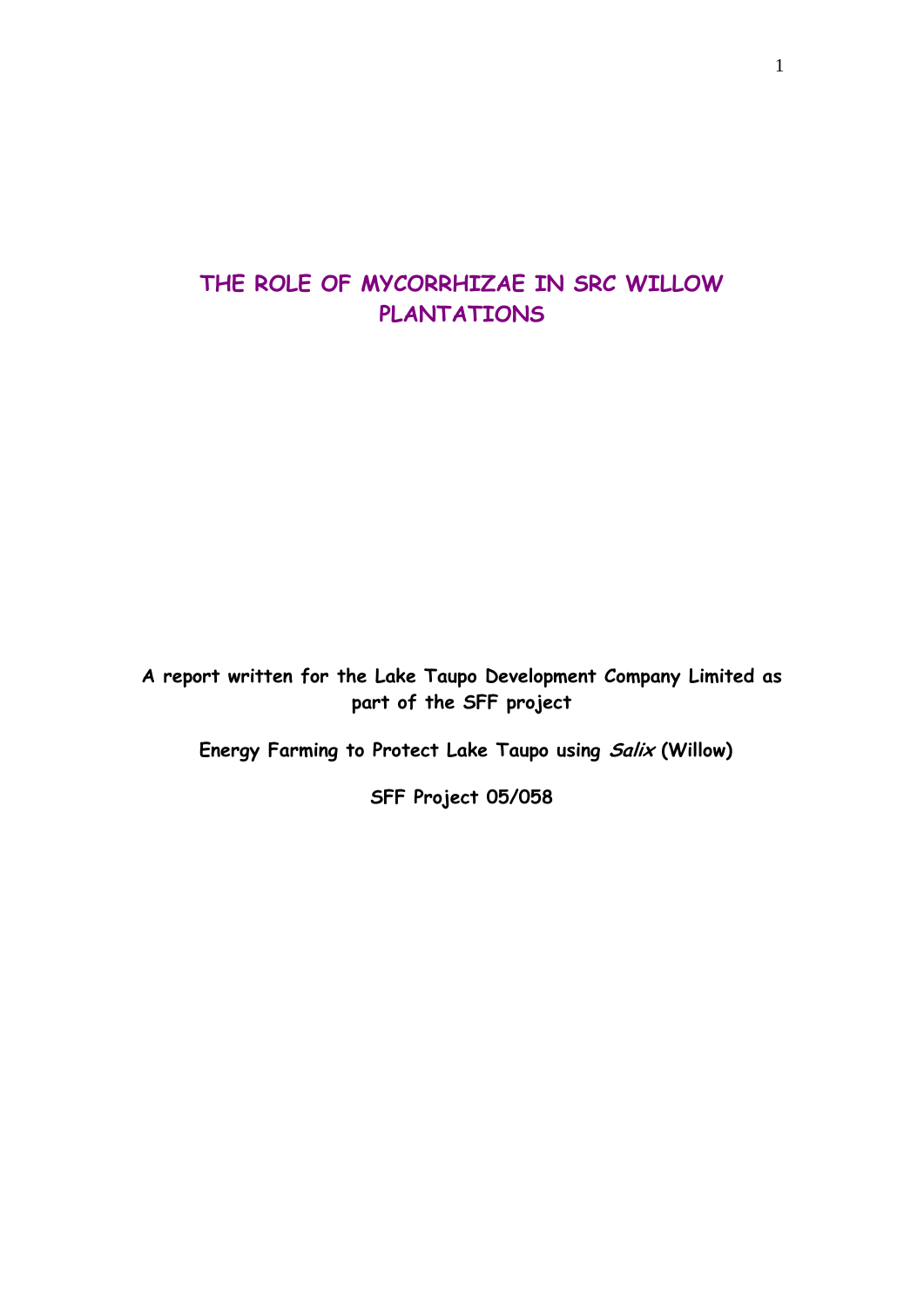# **THE ROLE OF MYCORRHIZAE IN SRC WILLOW PLANTATIONS**

Ian McIvor

HortResearch, Private Bag 11 030, Palmerston North, New Zealand

imcivor@hortresearch.co.nz

#### **INTRODUCTION**

A literature review of current knowledge of the role of mycorrhizae in crop yield for SRC willow and the influence of common agricultural practices on the effectiveness of the association.

This review is in two parts.

Part 1 (page 2) is a lengthy discussion of mycorrhizae to familiarise readers with the nature of these fungi and the associations they have with living plants. It deals with concepts of symbiosis, the exchange of nutrients between host plant and the mycorrhizal fungus, and how the mycorrhizal fungi can influence nutrient availability to the host plant. The differences between ectomycorrhizal fungi (EM) and arbuscular mycorrhizal fungi (AM) are explained, and some reports of experimental findings on the effects of tillage and fertilisation on host-mycorrhizal associations are presented briefly. Part 1 has been copied almost in its entirety from the website listed at the end (page 11).

Part 2 deals with mycorrhizae in *Salicaceae* (willows and poplars).

To those more familiar with mycorrhizal associations with plants a read of the general summary on page 1 may suffice, before moving on to Part 2 (page 12 onwards).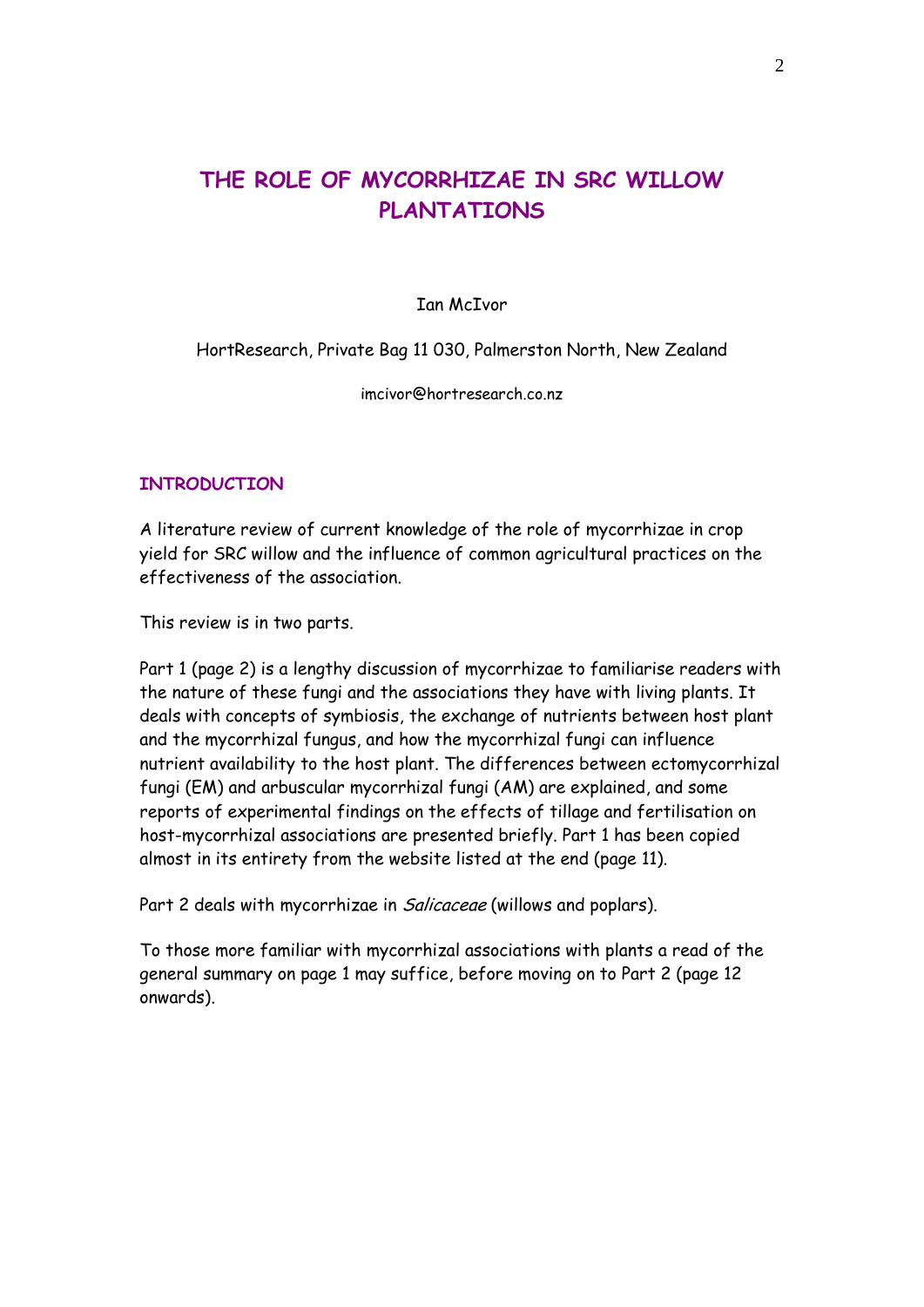#### **PART 1**

#### **GENERAL SUMMARY OF MYCORRHIZAE**

Mycorrhizae are symbiotic associations that form between the roots of most plant species and fungi. These symbioses are characterized by bi-directional movement of nutrients where carbon flows to the fungus and inorganic nutrients move to the plant, thereby providing a critical linkage between the plant root and soil. In infertile soils, nutrients taken up by the mycorrhizal fungi can lead to improved plant growth and reproduction. As a result, mycorrhizal plants are often more competitive and better able to tolerate environmental stresses than are non-mycorrhizal plants.

Mycorrhizal associations vary widely in form and function. Ectomycorrhizal fungi are mostly basidiomycetes that grow *between* root cortical cells of many tree species, forming what is described as a Hartig net. Arbuscular mycorrhizal fungi belong to the order Glomales and form highly branched structures called arbuscules, within root cortical cells of many herbaceous and woody plant species.

Plant responses to colonization by mycorrhizal fungi can range from dramatic growth promotion to growth depression. Factors affecting this response include the mycorrhizal dependency of the host crop, the nutrient status of the soil, and the inoculum potential of the mycorrhizal fungi. Management practices such as tillage, crop rotation, and fallowing may adversely affect populations of mycorrhizal fungi in the field. Where native inoculum potential is low or ineffective, inoculation strategies may be helpful. With the current state of technology, inoculation is most feasible for transplanted crops and in areas where soil disturbance has greatly reduced the native inoculum potential.

#### **INTRODUCTION TO MYCORRHIZAE**

Mycorrhiza refers to an association or symbiosis between plants and fungi that colonize the cortical tissue of roots during periods of active plant growth. The association is characterized by the movement of plant-produced carbon to the fungus and fungal-acquired nutrients to the plant

The term mycorrhiza**,** which literally means fungus-root, was first applied to fungus-tree associations described in 1885 by the German forest pathologist A.B. Frank. Since then we have learned that the vast majority of land plants form symbiotic associations with fungi: an estimated 95% of all plant species belong to genera that characteristically form mycorrhizae.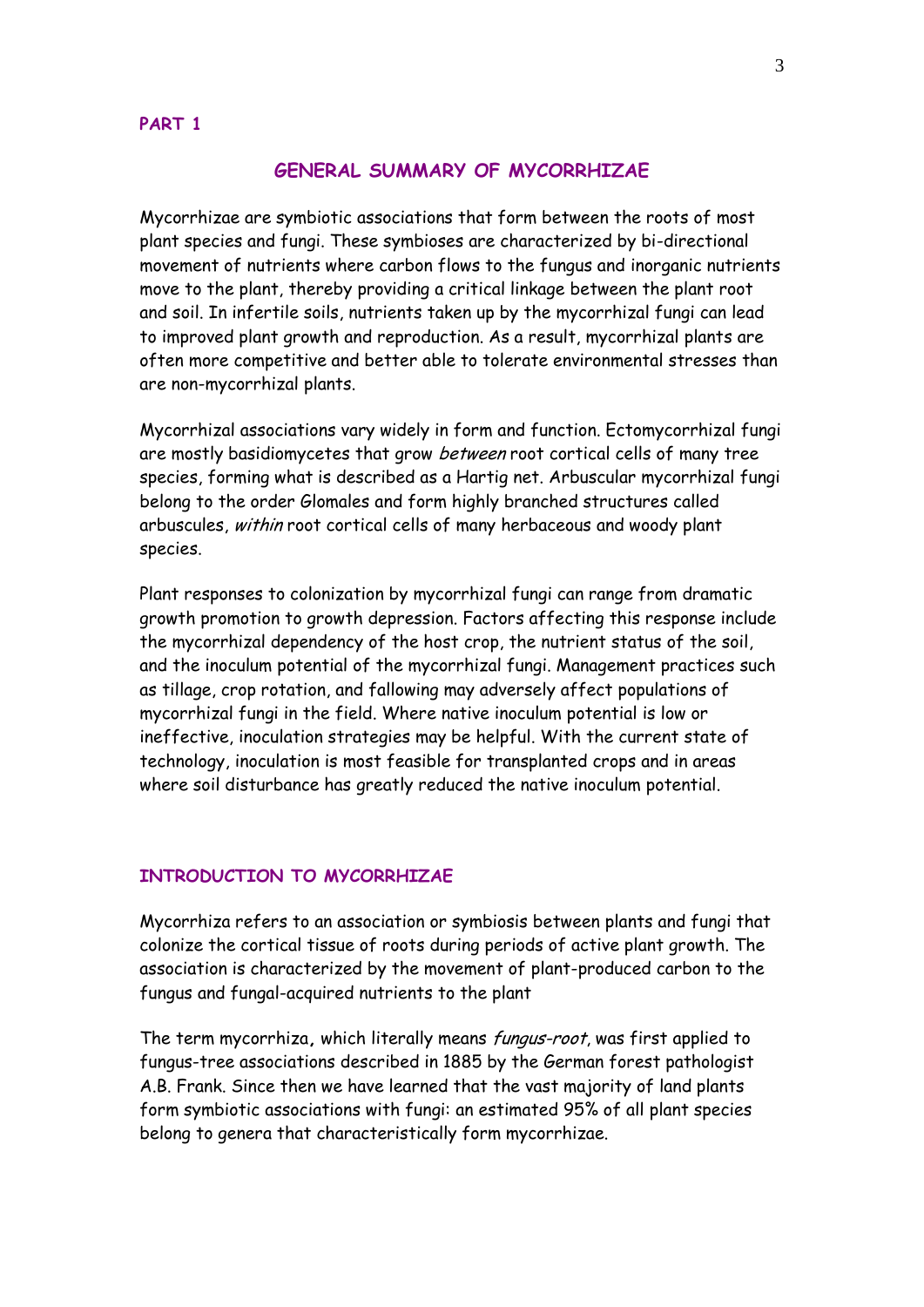The benefits afforded plants from mycorrhizal symbioses can be characterized either agronomically by increased growth and yield or ecologically by improved fitness (i.e., reproductive ability). In either case, the benefit accrues primarily because mycorrhizal fungi form a critical linkage between plant roots and the soil. Mycorrhizal fungi usually proliferate both in the root and in the soil. The soilborne or extramatrical hyphae take up nutrients from the soil solution and transport them to the root. By this mechanism, mycorrhizae increase the effective absorptive surface area of the plant. Mycorrhiza provide a much larger root system, 100 times longer, and up to 2000 times more surface area. In nutrient-poor or moisture-deficient soils, nutrients taken up by the extramatrical hyphae can lead to improved plant growth and reproduction. As a result, mycorrhizal plants are often more competitive and better able to tolerate environmental stresses than are non-mycorrhizal plants.

## **TYPES OF MYCORRHIZAE**

#### **Ectomycorrhizae**

The diagnostic feature of ectomycorrhizae (EM) is the presence of hyphae between root cortical cells producing a netlike structure called the Hartig net**,** after Robert Hartig who is considered the father of forest biology. Many EM also have a sheath, or mantle, of fungal tissue that may completely cover the absorbing root (usually the fine feeder roots). The mantle can vary widely in thickness, colour, and texture depending on the particular plant-fungus combination. The mantle increases the surface area of absorbing roots and often affects fine-root morphology, resulting in root bifurcation and clustering. Contiguous with the mantle are hyphal strands that extend into the soil. Often the hyphal strands will aggregate to form rhizomorphs that may be visible to the unaided eye. The internal portion of rhizomorphs can differentiate into tubelike structures specialized for long-distance transport of nutrients and water.

Ectomycorrhizae are found on woody plants ranging from shrubs to forest trees. Many of the host plants belong to the families Pinaceae, Fagaceae, Betulaceae and Myrtaceae. Over 4,000 fungal species, belonging primarily to the Basidiomycotina, and fewer to the Ascomycotina, are known to form ectomycorrhizae. Many of these fungi produce mushrooms and puffballs on the forest floor. Some fungi have a narrow host range, such as *Boletus betulicola* on Betula spp., while others have very broad host range, such as Pisolithus arhizus (also called P. tinctorius) which forms ectomycorrhiza with more than 46 tree species belonging to at least eight genera).

#### **Arbuscular Mycorrhizae**

The diagnostic feature of arbuscular mycorrhizae (AM) is the development of a highly branched arbuscule within root cortical cells. The fungus initially grows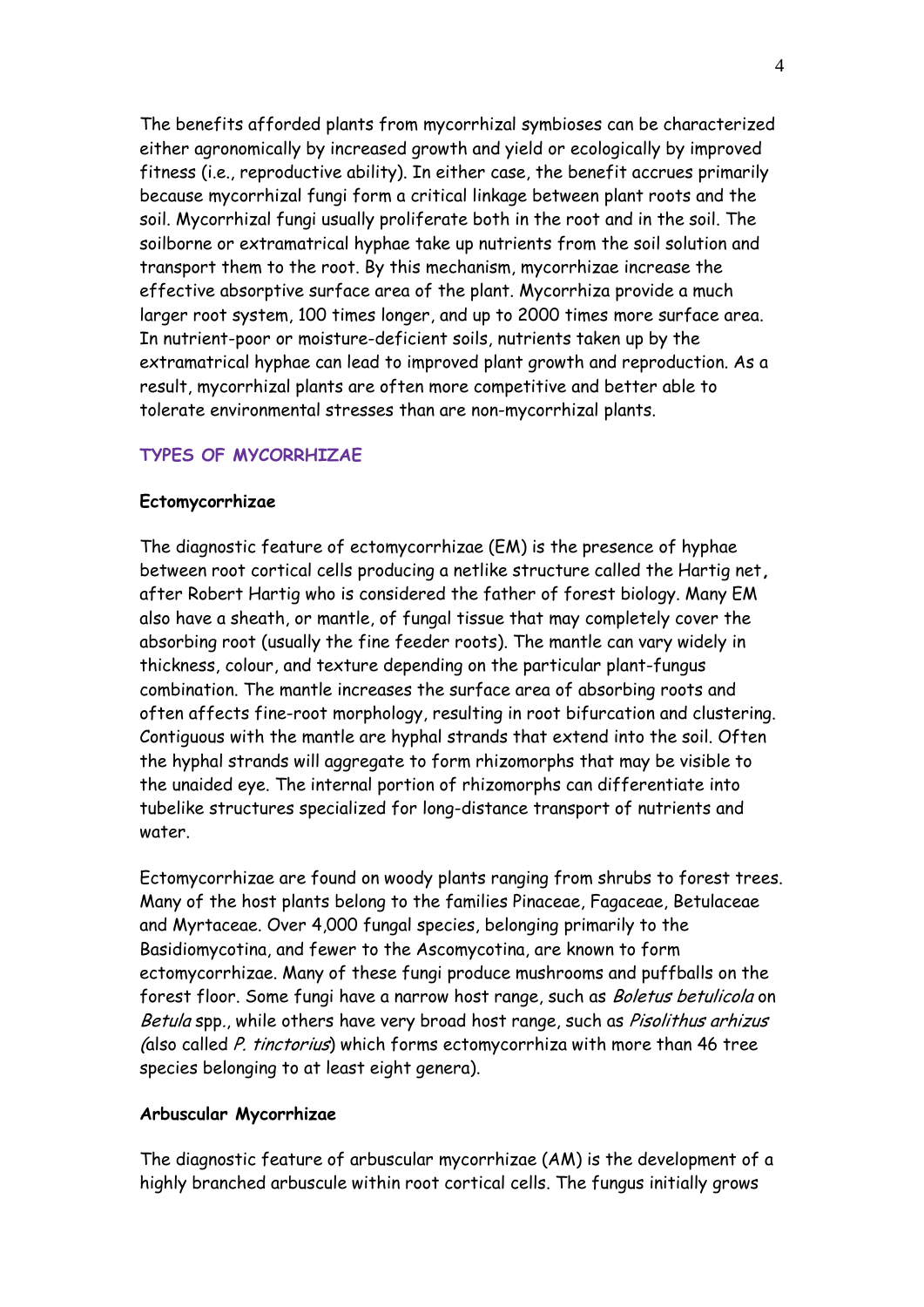between cortical cells, but soon penetrates the host cell wall and grows within the cell. The general term for all mycorrhizal types where the fungus grows within cortical cells is **endomycorrhiza**. In this association neither the fungal cell wall nor the host cell membrane are breached. As the fungus grows, the host cell membrane invaginates and envelops the fungus, creating a new compartment where material of high molecular complexity is deposited. This apoplastic space prevents direct contact between the plant and fungus cytoplasm and allows for efficient transfer of nutrients between the symbionts. The arbuscules are relatively short lived, less than 15 days, and are often difficult to see in field-collected samples.

Other structures produced by some AM fungi include vesicles, auxiliary cells, and asexual spores. Vesicles are thin-walled, lipid-filled structures that usually form in intercellular spaces. Their primary function is thought to be for storage; however, vesicles can also serve as reproductive propagules for the fungus. Auxiliary cells are formed in the soil and can be coiled or knobby. The function of these structures is unknown. Reproductive spores can be formed either in the root or more commonly in the soil. Spores produced by fungi forming AM associations are asexual, forming by the differentiation of vegetative hyphae. For some fungi (e.g., *Glomus intraradices*), vesicles in the root undergo secondary thickening, and a septum (cross wall) is laid down across the hyphal attachment leading to spore formation, but more often spores develop in the soil from hyphal swellings.

The fungi that form AM are currently all classified in the order Glomales (Morton, 1988). The taxonomy is further divided into suborders based on the presence of: (i) vesicles in the root and formation of chlamydospores (thick wall, asexual spore) borne from subtending hyphae for the suborder Glomineae or (ii) absence of vesicles in the root and formation of auxiliary cells and azygospores (spores resembling a zygospore but developing asexually from a subtending hypha resulting in a distinct bulbous attachment) in the soil for the suborder Gigasporineae.

The term **vesicular-arbuscular mycorrhiza** (VAM) was originally applied to symbiotic associations formed by all fungi in the Glomales, but because a major suborder lacks the ability to form vesicles in roots, AM is now the preferred acronym.

The AM type of symbiosis is very common as the fungi involved can colonize a vast taxonomic range of both herbaceous and woody plants, indicating a general lack of host specificity among this type. However, it is important to distinguish between specificity, innate ability to colonize, **infectiveness**, amount of colonization, and **effectiveness**, plant response to colonization. AM fungi differ widely in the level of colonization they produce in a root system and in their impact on nutrient uptake and plant growth.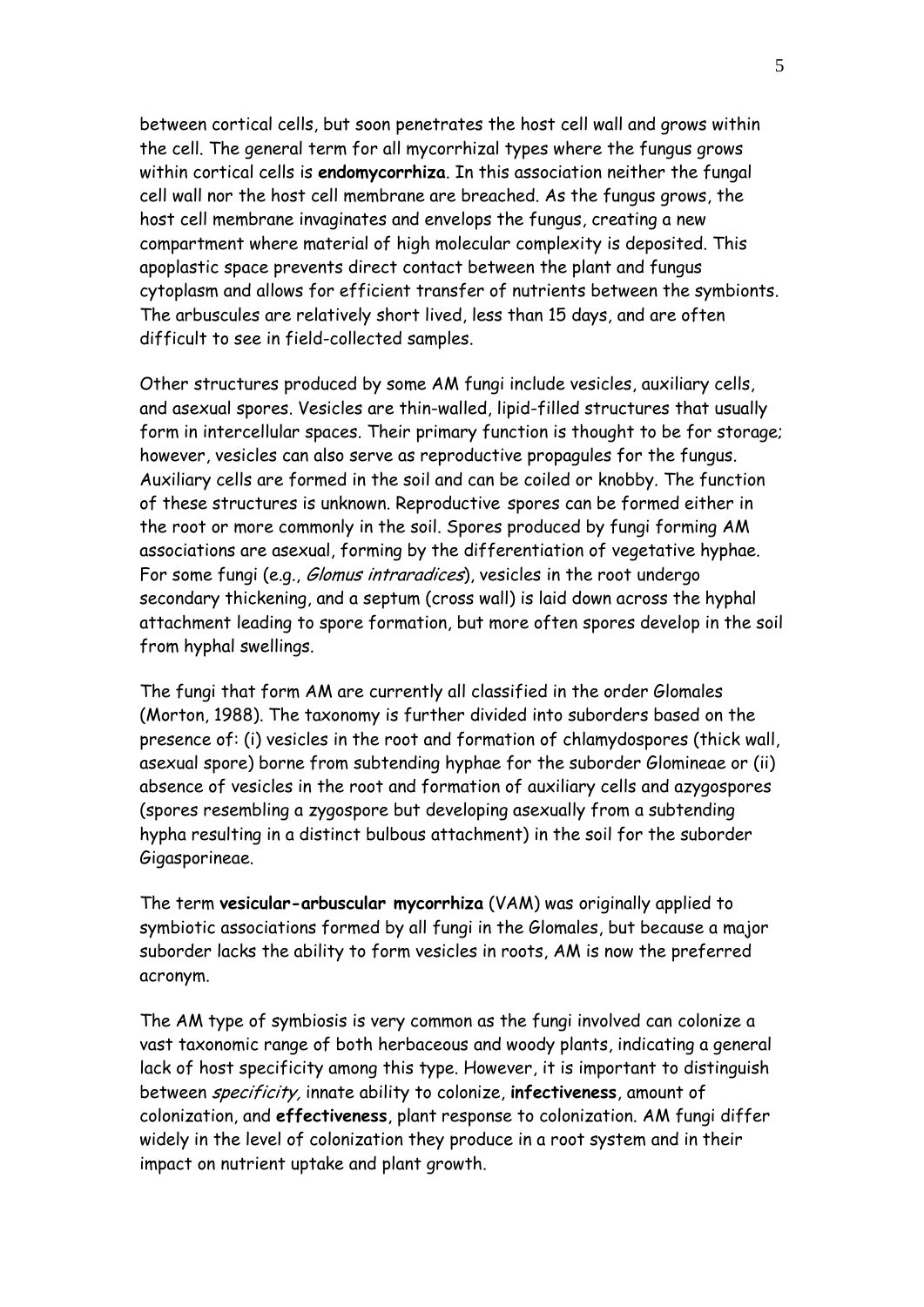#### **Mixed Infections**

Several fungi can colonize the roots of a single plant, but the type of mycorrhiza formed is usually uniform for a host. In some cases, however, a host can support more than one type of mycorrhizal association. Alnus (alders), Salix (willows), Populus (poplars), and Eucalyuptus can have both AM and EM associations on the same plant.

An intermediate mycorrhizal type can be found on coniferous and deciduous hosts in nurseries and burned forest sites. The **ectendomycorrhiza** type forms a typical EM structure, except the mantle is thin or lacking and hyphae in the Hartig net may penetrate root cortical cells. The ectendomycorrhiza is replaced by EM as the seedling matures. The fungi involved in the association were initially designated "E-strain" but were later shown to be ascomycetes and placed in the genus Wilcoxina.

#### **UPTAKE AND TRANSFER OF SOIL NUTRIENTS**

When a nutrient is deficient in soil solution, the critical root parameter controlling its uptake is surface area. Hyphae of mycorrhizal fungi have the potential to greatly increase the absorbing surface area of the root. For example, Rousseau et al. (1994) found that while extramatrical mycelia (aggregates of hyphae) accounted for less than 20% of the total nutrient absorbing surface mass, they contributed nearly 80% of the absorbing surface area of pine seedlings. It is also important to consider the distribution and function of the extramatrical hyphae. If the mycorrhiza is to be effective in nutrient uptake, the hyphae must be distributed beyond the nutrient depletion zone that develops around the root. A nutrient depletion zone develops when nutrients are removed from the soil solution more rapidly than they can be replaced by diffusion. For a poorly-mobile ion such as phosphate, a sharp and narrow depletion zone develops close to the root. Hyphae can readily bridge this depletion zone and grow into soil with an adequate supply of phosphorus. Uptake of micronutrients such as zinc and copper is also improved by mycorrhizae because these elements are also diffusion-limited in many soils. For more mobile nutrients such as nitrate, the depletion zone is wide and it is less likely that hyphae grow extensively into the zone that is not influenced by the root alone. Another factor contributing to the effective absorption of nutrients by mycorrhizae is their narrow diameter relative to roots. The steepness of the diffusion gradient for a nutrient is inversely related to the radius of the absorbing unit; therefore, the soil solution should be less depleted at the surface of a narrow absorbing unit such as a hypha. Furthermore, narrow hyphae can grow into small soil pores inaccessible to roots or even root hairs.

Another advantage attributed to mycorrhizal fungi is access to pools of phosphorus not readily available to the plant. One mechanism for this access is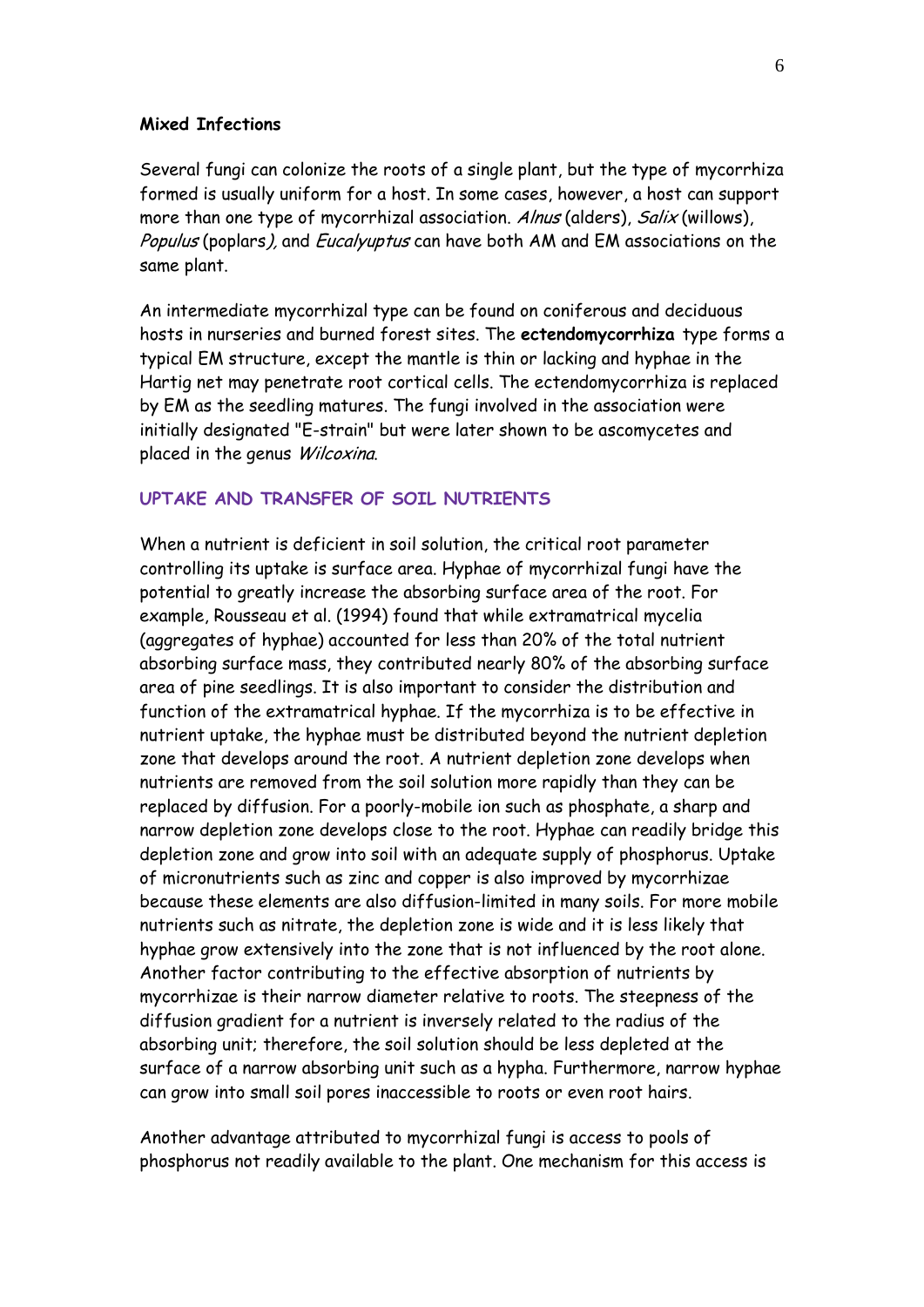the physiochemical release of inorganic and organic phosphorus by organic acids through the action of low-molecular-weight organic anions such as oxalate which can (Fox et al. 1990): (i) replace phosphorus sorbed at metal-hydroxide surfaces through ligand-exchange reactions, (ii) dissolve metal-oxide surfaces that sorb phosphorus, and (iii) complex metals in solution and thus prevent precipitation of metal phosphates.

Some EM fungi produce large quantities of oxalic acid, and this may partially explain enhanced nutrient uptake by EM roots. Another mechanism by which mycorrhizal fungi release inorganic phosphorus is through mineralization of organic matter. This occurs by phosphatase-mediated hydrolysis of organic phosphate (C-O-P) ester bonds. Significant phosphatase activity has been documented for mycorrhizal fungi grown in pure cultures and for excised and intact EM short roots. In the field, a positive correlation has been reported between phosphatase activity and the length of fungal hyphae associated with EM mantles (Haussling and Marschner, 1989). Care must be exercised in interpreting these data because plant roots and the associated microflora also produce organic acids and phosphatases; however, mycorrhizal fungi certainly intensify this activity.

Ericoid and EM have a special role in the mineralization of nitrogen (Read et al. 1989). Most plant litter entering the soil has a high C:N ratio and is rich in lignin and tannins. Only a few mycorrhizal fungi can mobilize nutrients from these primary sources. However, a wide range of ericoid and EM fungi can obtain nitrogen and other nutrients from secondary sources of organic matter such as dead microbial biomass. A wide range of hydrolytic and oxidative enzymes capable of depolymerising organic nitrogen have been demonstrated. These types of mycorrhizae may have an important role in nitrogen cycling in the acidic and highly organic soils where they predominate.

## **CARBON FLUXES IN MYCORRHIZAL PLANTS**

Mycorrhizal fungi range from **obligate symbionts,** which can only obtain carbon from the plant host as in the case of AM fungi to **facultative symbionts**, which can also mineralize organic carbon from nonliving sources as in the case of some EM species. In nature the heterotrophic mycorrhizal fungi obtain all or most of their carbon from the autotrophic host plant. Ectomycorrhizae and ericoid mycorrhizae transform host carbohydrates into fungal-specific storage carbohydrates, such as mannitol and trehalose, which may produce a sink for photosynthate that favours transport of carbohydrate to the fungal partner. In AM, lipids accumulate in vesicles and other fungal structures and provide an analogous sink for host photosynthate.

As much as 20% of the total carbon assimilated by plants may be transferred to the fungal partner. This transfer of carbon to the fungus has sometimes been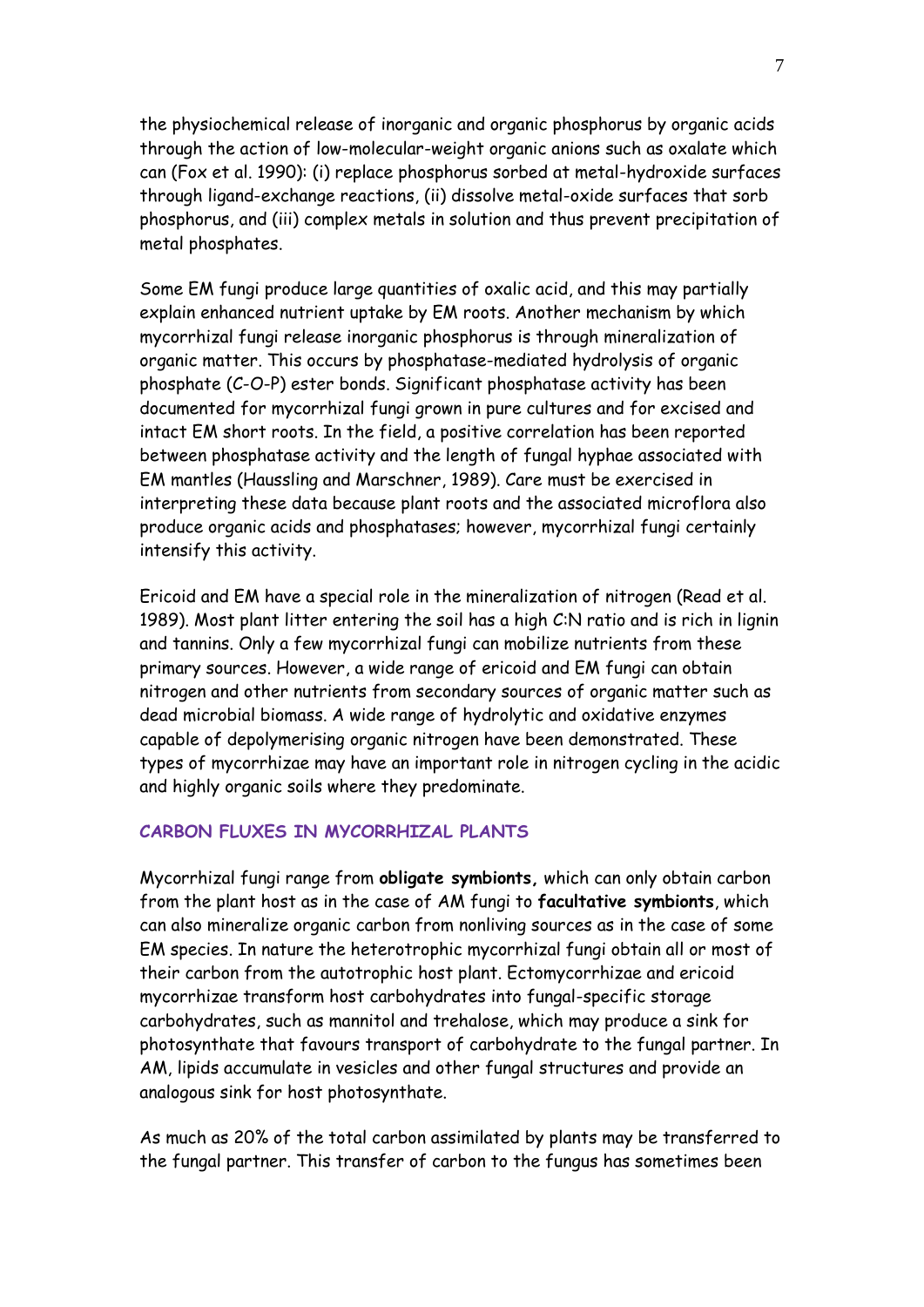considered a drain on the host. However, the host plant may increase photosynthetic activity following mycorrhizal colonization, thereby compensating for carbon "lost" to the soil. Occasionally plant growth suppression has been attributed to mycorrhizal colonization, but usually this occurs only under lowlight (photosynthate limiting) or high-phosphorus conditions.

In an ecosystem, the flow of carbon to the soil mediated by mycorrhizae serves several important functions. For some mycorrhizae, the extramatrical hyphae produce hydrolytic enzymes, such as proteases and phosphatases that can have an important impact on organic matter mineralization and nutrient availability. Extramatrical hyphae of mycorrhizae also bind soil particles together and thereby improve soil aggregation. Typically there are between 1 to 20 m of AM hyphae  $g^{-1}$  of soil (Sylvia, 1990). Another important consequence of carbon flow to the fungal partner is the development of a unique rhizosphere microbial community called the **mycorrhizosphere,** which we will discuss shortly. Soil scientists now realize that carbon flow to the soil is critical for the development of soil aggregation and the maintenance of a healthy plant-soil system. Enhanced carbon flow to the soil should be considered an important benefit of mycorrhizal colonization.

#### **INTERACTIONS WITH OTHER SOIL ORGANISMS**

Mycorrhizal fungi interact with a wide assortment of organisms in the rhizosphere. The result can be either positive, neutral, or negative on the mycorrhizal association or a particular component of the rhizosphere. For example, specific bacteria stimulate EM formation in conifer nurseries and are called **mycorrhization helper bacteria**. In certain cases these bacteria eliminate the need for soil fumigation (Garbaye, 1994).

The interaction between rhizobia and AM fungi has received considerable attention because of the relatively high phosphorus demand of  $N_2$  fixation. The two symbioses typically act synergistically, resulting in greater nitrogen and phosphorus content in combination than when each is inoculated onto the legume alone. Legumes are typically coarse-rooted and therefore inefficient in extracting phosphorus from the soil. The AM fungi associated with legumes are an essential link for adequate phosphorus nutrition, leading to enhanced nitrogenase activity that in turn promotes root and mycorrhizal growth.

Mycorrhizal fungi colonize feeder roots and thereby interact with root pathogens that parasitize this same tissue. In a natural ecosystem where the uptake of phosphorus is low, a major role of mycorrhizal fungi may be protection of the root system from endemic pathogens such as *Fusarium* spp. Mycorrhizae may stimulate root colonization by selected biocontrol agents, but our understanding of these interactions is meager. Much more research has been conducted on the potential effects of mycorrhizal colonization on root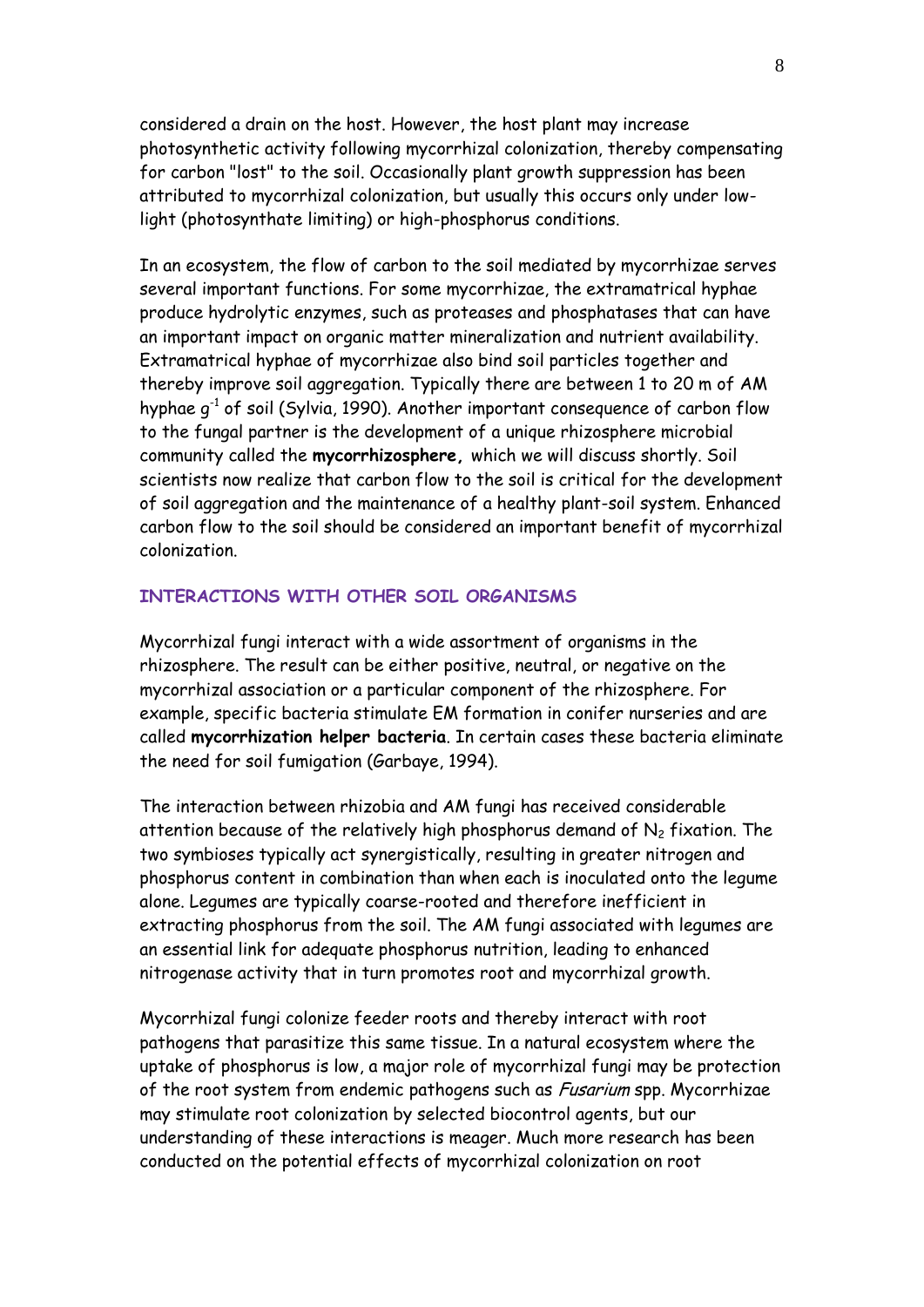pathogens. Mycorrhizal fungi may reduce the incidence and severity of root diseases. The mechanisms proposed to explain this protective effect include: (i) development of a mechanical barrier-especially the mantle of the EM-to infection by pathogens, (ii) production of antibiotic compounds that suppress the pathogen, (iii) competition for nutrients with the pathogen, including production of siderophores, and (iv) induction of generalized host defense mechanisms.

## MANAGEMENT OF MYCORRHIZAE

The dramatic plant growth response achieved in pot studies following inoculation with mycorrhizal fungi in low-fertility soils led to a flurry of activity in the 1980s aimed at using these organisms as biofertilizers. Field responses were often disappointing, especially in high-input agricultural systems, and many concluded that mycorrhizae had little practical importance in agriculture. Further studies, however, have confirmed that most agricultural plants are colonized by mycorrhizal fungi and that they can have a substantial impact, both positive and negative, on crop productivity (Johnson, 1993). Certainly, agriculturists should appreciate the distribution of mycorrhizae within their systems and understand the impact of their management decisions on mycorrhizal functioning.

Factors that should be considered when assessing the potential role of mycorrhizae in an agroecosystem include:

**Mycorrhizal dependency (MD) of the host crop**. This is usually defined as the growth response of mycorrhizal (M) versus non-mycorrhizal (NM) plants at a given phosphorus level;  $MD = ((M - NM) / NM) \times 100$ . Although most agricultural crops have mycorrhizae, not all benefit equally from the symbiosis. Generally, coarse-rooted plants benefit more than fine-rooted plants.

**Nutrient status of the soil**. Assuming that the major benefit of the mycorrhizal symbiosis is improved phosphorus uptake, the management of mycorrhizal fungi will be most critical when soil phosphorus is limiting. Many tropical soils fix phosphorus and proper mycorrhization of plants is essential to obtain adequate phosphorus nutrition. In temperate zones, phosphorus is sometimes applied in excess of crop demand. However, with increased concerns about environmental quality, phosphorus use in developed countries may be reduced, resulting in increased dependence on native mycorrhizae for nutrient uptake. Another factor to consider is the interaction of water stress with nutrient availability. As soils dry, phosphorus may become limiting even in soils that test high in available phosphorus.

**Inoculum potential of the indigenous mycorrhizal fungi**. Inoculum potential is a product of the *abundance* and *vigour* of the propagules in the soil and can be quantified by determining the rate of colonization of a susceptible host under a standard set of conditions. Inoculum potential can be adversely affected by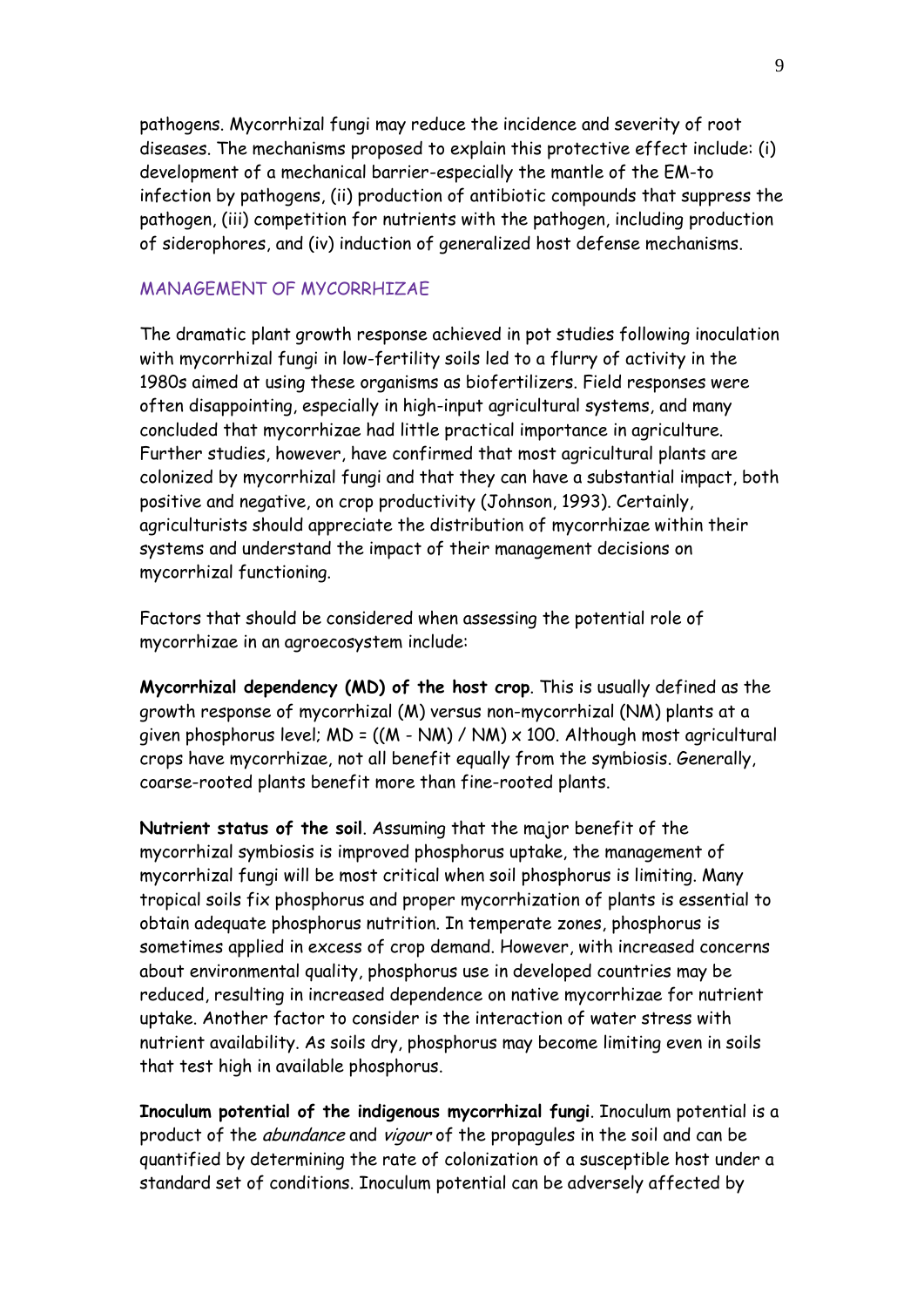management practices such as fertilizer and lime application, pesticide use, crop rotation, fallowing, tillage, and topsoil removal.

## **Examples of how management practices affect mycorrhizal populations in soil and subsequent growth of the host crop:**

**Soil disturbance** such as tillage can dramatically affect the function of mycorrhizae in an agricultural system. M.H. Miller and co-workers from the University of Guelph, Canada, documented an interesting case where disturbance of an arable, no-till soil resulted in reduced AM development and subsequently less absorption of phosphorus by seedlings of maize in the field (Miller et al., 1995). They hypothesized that soil disturbance reduced the effectiveness of the mycorrhizal symbiosis. To confirm this, they conducted a series of growth chamber studies with nondisturbed and disturbed soil cores collected from longterm field plots. Disturbance reduced both mycorrhizal colonization and phosphorus absorption by maize and wheat roots, but did not reduce phosphorus absorption by two non-mycorrhizal crops, spinach and canola. The authors concluded that under nutrient-limited conditions, the ability of mycorrhizal seedlings to associate with intact hyphal networks in soil may be highly advantageous for crop establishment.

**Crop rotation and fallow systems** can affect the diversity and function of mycorrhizal fungi. J.P. Thompson described the role of AM fungi in a long-fallow (more than 12 months) disorder of field crops in the state of Queensland, Australia (Thompson, 1987). In semiarid cropping systems, clean fallows conserve soil moisture and nitrate for the subsequent crop. Since the 1940s, some crops sown immediately after long fallow grew poorly and had phosphorus and zinc deficiencies. The Australian researchers found that the fallow resulted in a decline in propagules of AM fungi in the soil and reduced colonization of the crop plants in the field. Furthermore, they conducted inoculation trials and found that increasing inoculum abundance in the soil overcame the deleterious impact of fallow. They recommended that farmers avoid planting mycorrhizaldependent crops, such as linseed, sunflower, and soybean, following periods of fallow or after a nonhost plant such as canola that lead to reduction in AM propagules.

## **PROBLEMS AND POTENTIAL FOR INOCULUM PRODUCTION AND USE**

In situations where native mycorrhizal inoculum potential is low or ineffective, providing the appropriate fungi for the plant production system is worth considering. With the current state of technology, inoculation is best for transplanted crops and in areas where soil disturbance has reduced native inoculum potential.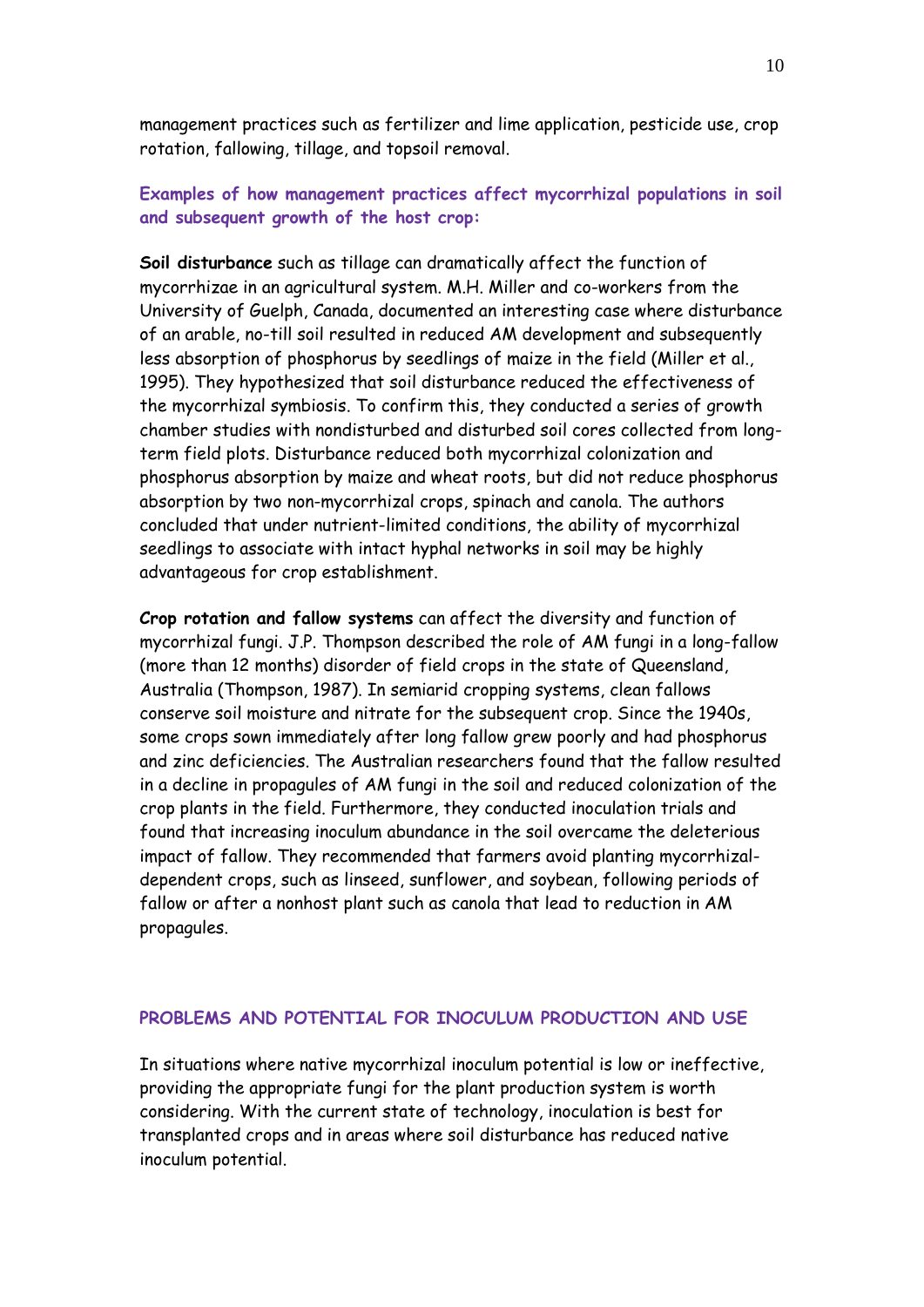The first step in any inoculation program is to obtain an isolate that is both **infective,** or able to penetrate and spread in the root, and **effective,** or able to enhance growth or stress tolerance of the host. Individual isolates of mycorrhizal fungi vary widely in these properties, so screening trials are important to select isolates that will perform successfully. Screening under actual cropping conditions is best because indigenous mycorrhizal fungi, pathogens, and soil chemical and physical properties will influence the result.

Isolation and inoculum production of EM and AM fungi present very different problems. Many EM fungi can be cultured on artificial media. Therefore, isolates of EM fungi can be obtained by placing surface-disinfested portions of sporocarps or mycorrhizal short roots on an agar growth medium. The resulting fungal biomass can be used directly as inoculum but, for ease of use, inoculum often consists of the fungal material mixed with a carrier or bulking material such as peat. Obtaining isolates of AM fungi is more difficult because they will not grow apart from their hosts. Spores can be sieved from soil, surface disinfested, and used to initiate "pot cultures" on a susceptible host plant in sterile soil or an artificial plant-growth medium. Inoculum is typically produced in scaled-up pot cultures. Alternatively, hydroponic or **aeroponic culture systems** are possible; a benefit of these systems is that plants can be grown without a supporting substratum, allowing colonized roots to be sheared into an inoculum of high propagule number. Sylvia (1994) summarized methods for working with AM inoculum.

# **Examples where inoculating with either EM or AM fungi is beneficial when planting a mycorrhizal-dependent crop in an area where native inoculum potential is low:**

Pines were not native to Puerto Rico, and their fungal symbionts were absent from the soil (Vozzo and Hacskaylo, 1971). As far back as the 1930s , attempts to establish pine on the island were unsuccessful. Typically, the pines germinated well and grew to heights of 8 to 10 cm in a relatively short time, but then rapidly declined. Phosphorus fertilizers did not substantially improve plant vigor. In 1955, soil from under pine stands in North Carolina was transported to Puerto Rico where it was incorporated as inoculum into soil around 1-year-old "scrawny" pine seedlings growing at Maricao in the western mountains. Thirty-two seedlings were inoculated, and an equal number were monitored as noninoculated control plants. Within one year, inoculated plants had abundant mycorrhizal colonization and had achieved heights of up to 1.5 m, while most of the noninoculated plants had died. Further trials with mixtures of surface soil containing mycorrhizal fungi and with pure inocula, consisting of fungi growing in a peat-based medium, confirmed that inoculated seedlings were consistently more vigorous and larger than non-mycorrhizal ones. Subsequent surveys more than 15 years after inoculation indicated that the inoculated fungi continued to grow and sporulate in the pine plantations.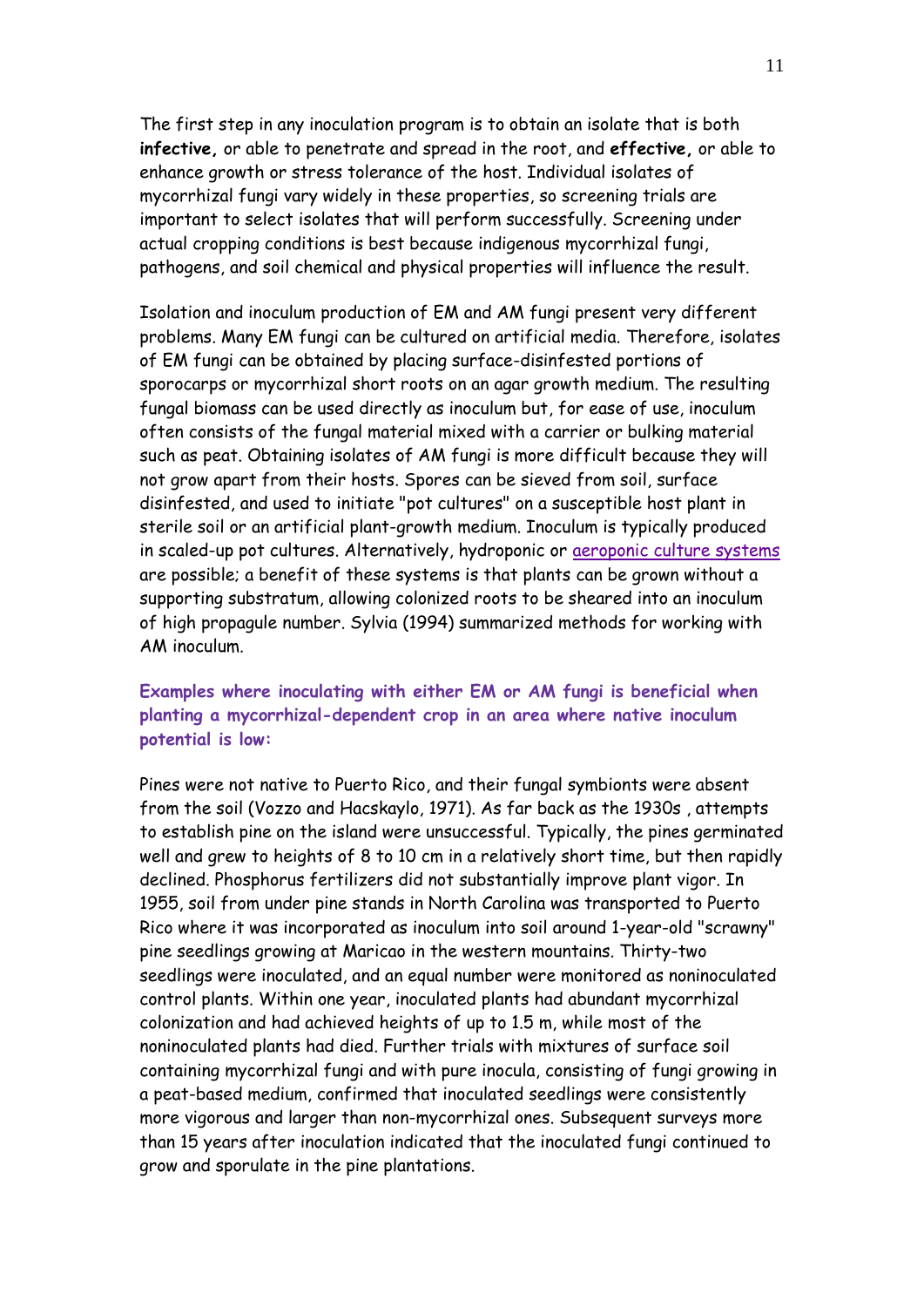Beach erosion is a problem in many coastal areas and replenishing the beaches with sand dredged from offshore is often the method of choice for restoring them. Native grasses are planted in the back beach to reduce further erosion and to initiate the dune-building process. In native dunes, beach grasses are colonized by a wide array of AM fungi. However, when these grasses are propagated in nurseries, they do not have mycorrhizae. Furthermore, the replenishment sand is typically devoid of AM propagules. In a series of studies (Sylvia, 1989) AM fungi were isolated from grasses growing in native dunes. The fungi were screened for effectiveness with the given host/soil combination and for compatibility with the nursery production system, and the effect of inoculation was documented on transplants placed on newly restored beaches. **In the nursery**, moderate amounts of colonization were achieved, even with high levels of pesticide and fertilizer use. After transfer of these plants to a lownutrient beach environment, AM colonization spread rapidly and enhanced plant growth significantly compared to noninoculated control plants even though plants were equal size when they left the intensively managed nursery. Compared to noninoculated plants after 20 months on the beach, AM-colonized plants had 219, 81, 64 and 53% more shoot dry mass, root length, plant height, and number of tillers, respectively. In most cases the objective of nursery inoculation is not to achieve a growth response, but rather to establish the symbiosis with the plant so that it can be effectively transferred to the field.

The above information has been condensed from an article entitled 'Overview of Mycorrhizal Symbioses' written by mycologist D.M. Sylvia and located at the website address given below.

http://cropsoil.psu.edu/sylvia/mycorrhiza.htm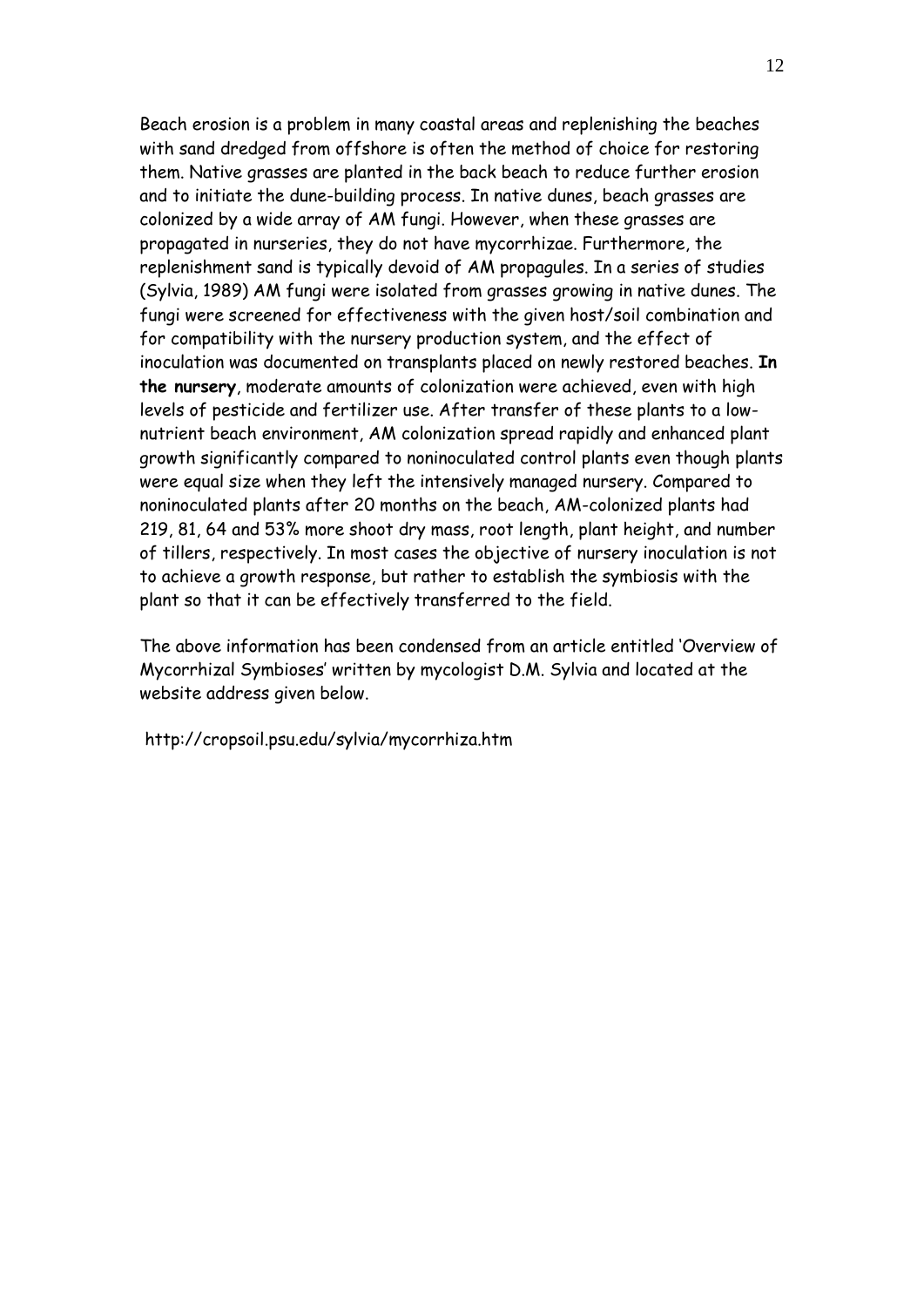## **PART 2**

## **MYCORRHIZAE IN SALICACEAE**

At present, there is very little information about the mycorrhizal communities in SRF or SRC plantations, and about the contribution of mycorrhizae to yields in SRC plantations. Most of the studies reported in the scientific literature have been carried out in Germany or Sweden, and to a lesser extent in Estonia and United Kingdom. There have been collaborative studies between researchers in these countries

It is known that roots can respond to patches of fertility; however, root proliferation is often too slow to exploit resources fully, and organic nutrient patches may be broken down and leached, immobilized or chemically fixed before they are invaded by the root system.  $Salix$  sp. seedlings inoculated with a mycorrhizal species were grown for a year in pots and then fed an organic nutrient patch B (=killed bean seeds). Plants with mycorrhizas and nutrient patch addition rapidly acquired denser, darker foliage, while non-mycorrhizal plants without nutrient addition remained thin and spindly with pale, partially senescent leaves, and were clearly under nutrient stress. Treatments with either nutrient patches or mycorrhizas only showed intermediate responses. N and P leaf concentrations were significantly higher for +M+B plants. Leaf biomass was only slightly greater in the +M+B treatment compared with –M treatments (Tibbett and Sanders, 2002).

A study by Jones et al (1991) measured P uptake over 90 days for S. viminalis rooted cuttings (2.5 cm long and 3 mm in diameter), with and without EM inoculation. They found that mycorrhizal colonisation of willow roots caused a two-fold increase in growth due to substantially higher P uptake. The major increase occurred over the first 50 days, suggesting that the early stages of mycorrhizal infections are particularly effective in supplying P to the plant. This was due to higher inflow rates of P. Hypotheses accounting for the higher inflow are: EM alter the soil chemistry so more exchangeable P comes into solution, being able to use different forms of P such as organic P, increasing the volume of the soil to which the plants have access via their external hyphae. This confirmed findings of an earlier study by Backhaus et al (1986) who showed that rooted cuttings of S. dasyclados and S. daphniodes inoculated with VAM produced a significantly higher shoot mass after 3 months than uninoculated cuttings in peat and sand but not clay soil despite all receiving the same commercial fertiliser addition. It appeared that the VAM were able to increase plant growth in nutrient poor soils (sand and peat) but not nutrient rich soil (clay). Cutting shoot mass gain was greater in the clay soil than in the other two despite VAM influences.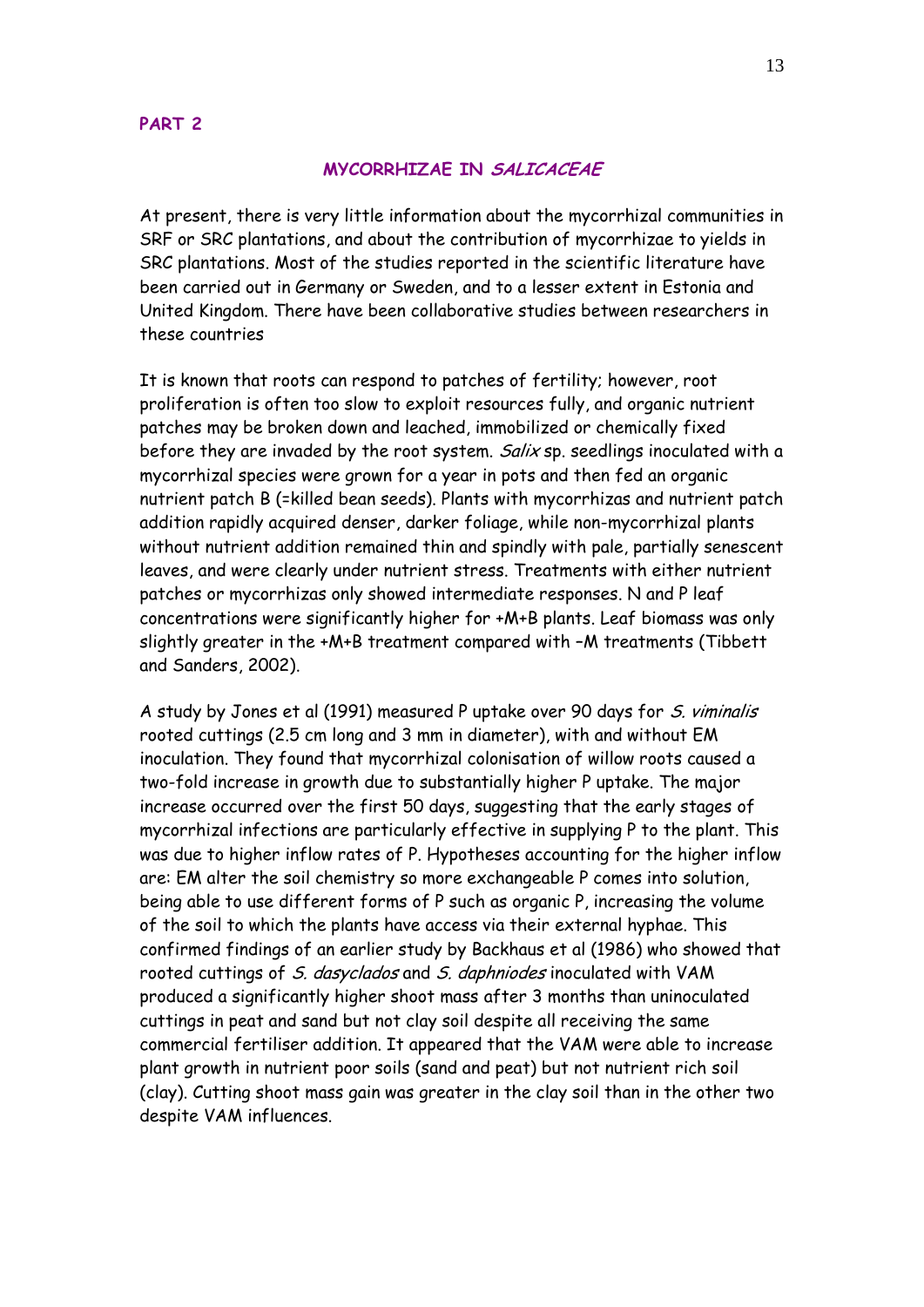Two willow clones, Salix viminalis L. and S. dasyclados Wimm., growing in separate blocks in an SRC plantation in Estonia were found to have 75% and 94% ectomycorrhizal (EM) colonisation respectively (Puttsepp et al, 2004). A tendency towards higher EM levels with higher N and organic matter concentrations, and low pH, P and K concentrations were observed when the mean levels of EM colonisation were compared with soil variables. However no statistically significant relationship was found between the mean level of EM colonisation on the root tips of S. viminalis and S. dasyclados and any of the measured soil variables (pH, N, P, K, OM, ash). Other workers have found that increasing nutrient status and pH often reduces EM colonisation levels. Puttsepp et al. identified up to nine fungal taxa represented by the EM colonisers, and between 40 and 60% of the root length colonised. Root litter production by the host plant species can be equal to and even higher than above ground litter production (Fogel, 1991; Berg et al, 1998 ref. in Puttsepp et al 2004). Considering these findings and an unpublished study by Puttsepp it is likely that EM colonisation could be affected by the quality of soil litter, e.g. N and phenolic content, ease of decomposition.

Baum et al (2000) used Populus trichocarpa cv. Weser cuttings as the host plant in a pot experiment to determine the effect of inoculation by EM on leaf nutrient concentrations, shoot lengths, root and shoot biomass production and N accumulation in the biomass. Two arable soils chosen for the experiment were assumed to have a very low native EM due to a lack of host plants under arable management. They inoculated the soils in pots containing the rooted cuttings with two EM species which had previously been shown to readily colonise this host species. The plants were kept at 60% water holding capacity, i.e. under some water stress. After 3 months leaf nutrient concentrations were measured and after 6 months biomass measurements were taken. Inoculation was found to increase EM colonisation from 10% contributed by native species to 35-40% in the nutrient rich(RNS) soil (due to former slurry applications) and from 5% to 13-15% in the soil with lower contents of organic matter and N (PNS). Shoot lengths, shoot dry matter and shoot:root ratio of the poplar clone were increased by inoculation by the mycorrhizal strains on the RNS soil, whereas on the PNS soil only the shoot:root ratio was increased. The root dry weight and the total N accumulation in the biomass of shoot and root were only affected by the substrate, not by the inoculation. All leaf concentrations of P, K, Ca and Mg were sufficient in all treatments. The leaf concentrations of K, Ca and Mg showed no effects of inoculation at all. The Ca and Mg concentrations were soil dependent rather than EM dependent and N and P concentrations for plants grown in RNS soil were reduced by EM inoculation. This was explained by an increased biomass production as determined later in the season. On the PNS soil inoculation by one of the EM species increased leaf N concentration but not the other. For the effect of inoculation on shoot biomass P<0.05 i.e. inoculation significantly increased shoot biomass in both soils. In an associated piece of research Baum and Makeschin (2000) assessed the effects of N and P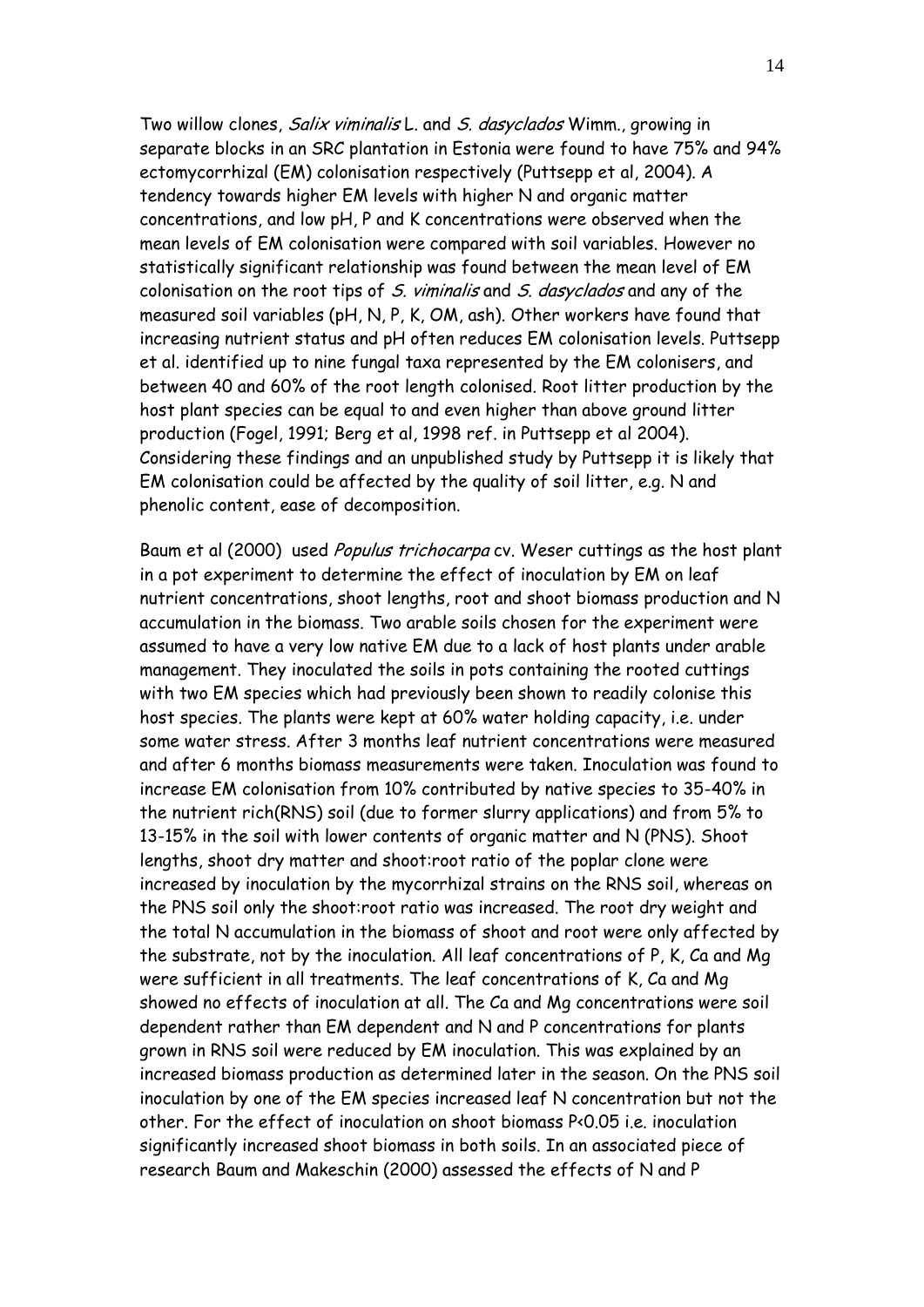fertilisation on mycorrhizal formation of two poplar clones P. trichocarpa and P. tremula x tremuloides. The outcome of the research was difficult to assess since N- and P-nutrition of both poplar clones, recorded by foliar analysis, was optimal on all the test plots, both fertilised and unfertilised. Fertilisation caused increased foliar nutrient concentrations, but no changes in the growth rates. N-addition depressed EM colonisation of P. tremula x tremuloides but had no significant effect on EM colonisation of P. trichocarpa. Likewise Paddition had similar effects to N-addition on EM colonisation in both species. Studies using other host species have produced varying conclusions about the effect of fertilisation on EM colonisation. Large amounts of available P in the soil can reduce EM colonisation (Jones et al., 1990). In such situations P is then unlikely to be a limiting factor for plant nutrition. It was considered that fertilisation decreased spore formation in the EM species in the Populus study, a feature reported in other, but not all, comparable trials.

Baum et al (2002) investigated the effects of nitrogen fertilisation and soil properties on mycorrhizal formation of *Salix viminalis* in SRC plantations in Germany and Sweden. They found EM colonisation was lower on clayey soils than sandy soils, and that similar amounts of N (100kg N/ha/yr) caused different responses in EM formation by S. viminalis under different site conditions. At low soil N fertilisation increased EM colonisation, whereas at higher soil N fertilisation decreased EM colonisation. In the years following fertilisation EM colonisation fluctuated and a common pattern did not emerge. Soil N was not monitored after the initial measurements were made. In the Swedish trial with a high N soil, N fertilisation decreased EM colonisation. The measured EM colonisation of *S. viminalis* roots varied from 5-28% across the different soils and treatments.

These findings lead to the conclusion that different species host a different range of mycorrhizal fungi. Despite the different species associations the gains to the host plant in terms of increased nutrients and water provision would be expected to be similar. It is reasonable to expect a consequent increase in biomass production, particularly in situations of nutrient or water shortage such as would occur in phosphate deficient soils and in dry summers. The findings of pot studies with small willow cuttings over a three month period have yet to be confirmed for field trials of large willow plants over a three year period. Current research findings do not give helpful guidance on the usefulness of inoculating SRC willow plantations with EM spores. It is clear that different species host different collections of EM, and that many species are able to successfully colonise  $Salix$  host root tips. It appears that low soil organic nutrients can be limiting for EM colonisation, though the limiting mechanism is not yet clear, and high available soil nutrients may nullify any gains offered by EM associations. Colonisation could be expected to increase with the age of the plantation as roots extend in the soil and as the EM multiply, as a consequence of improved host presence and consequent nutrient status.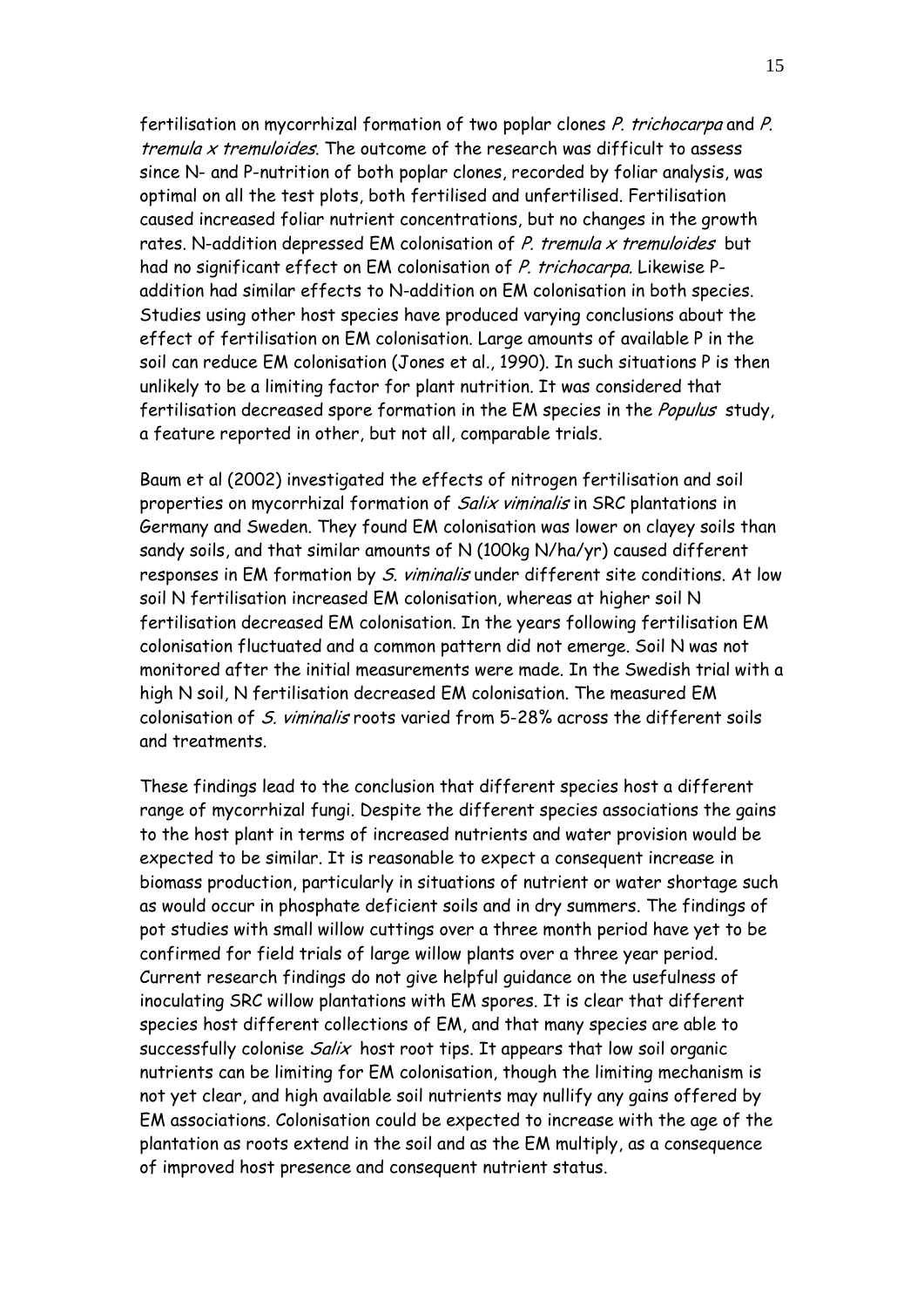A review paper entitled 'Is plant performance limited by abundance of arbuscular mycorrhizal fungi? A meta-analysis of studies published between 1988 and 2003' by Lekberg and Koide (2005) particularly looked at trials addressing the following questions: What are the effects of soil disturbance on % mycorrhizal colonisation? Is an increased mycorrhizal colonisation associated with changes in harvestable yield, biomass, and P concentration of the host plant? In cases where mycorrhizal colonisation is increased, is there a correlation between increased P uptake and increased harvestable yield or biomass? What factors affect whether increased mycorrhizal colonisation results in benefit to the host plant? They focussed on P but not other nutrients because of the well-researched connection between mycorrhizal fungi and plant P uptake and the importance of this element for crop production. Of 290 studies reviewed, reported increased yield from increased colonisation was 23% across all management practices. Biomass at harvest and shoot P concentration in early season were increased by inoculation (57% and 33%, respectively). Reduced disturbance increased shoot P by 27%, but biomass was not significantly affected. Mycorrhizal colonisation was increased most by inoculation (29% increase), followed by shortened fallow (20%) and reduced tillage (7%). Irrespective of management practice, an increased mycorrhizal colonisation was less likely to increase biomass if either soil P or indigenous inoculum potential was high.

Because a large number of these studies were carried out in pots in glasshouse conditions I have reported two recent examples of field inoculation trials below, one for garlic and the other for three bean species. In both situations, rainfall is low and the regions are prone to drought.

The effect of mycorrhizae species and phosphorus (P) fertilizer on garlic (Allium sativum L.) growth, yield–quality, and P uptake under high P accumulated non-sterile field conditions were studied. Experiments were conducted for two successive years under field conditions of Menzilat soil series (Typic xerofluvent) at the Research Farm of the University of Cukurova (Turkey). Glomus mosseae arbuscular mycorrhizae (AM) were tested on local Urfa genotype of garlic at 0, 40, 80, and 120 kg phosphorus (P  $_2$ O  $_5$ ) ha<sup>-1</sup>. In the first year, garlic was inoculated with 1,000 spores per plant, but in the second year, garlic was inoculated with either 1,000 or 2,000 spores per plant. Emergence, plant growth, yield, bulb size, root mycorrhizal infection, and phosphorus uptake of plants were examined. Neither mycorrhizal inoculation nor  $P_2O_5$  supply increased garlic growth and yield. However, at 0 level of  $P_2O_5$  application, mycorrhizal inoculation slightly increased plant P uptake. In the second year of the experiment, mycorrhizae significantly increased clove yield. The results revealed that although garlic is mycorrhizal dependent, mycorrhizal inoculation did not contribute to the plant growth and nutrient uptake (Sari et al, 2002).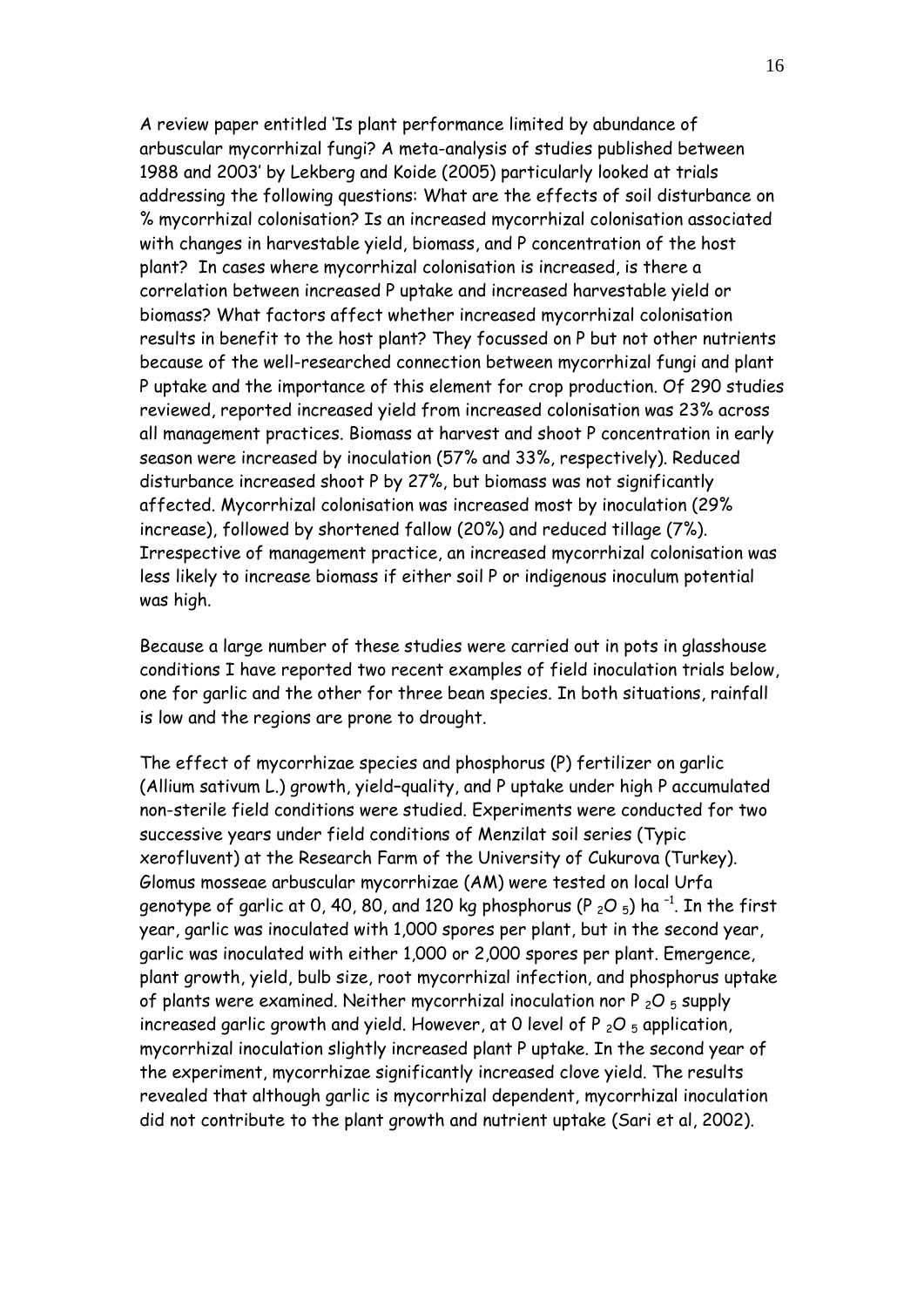A field study was conducted to determine the effect of vesicular arbuscular mycorrhizal (VAM) fungi on growth and nutrient uptake of the drought-hardy legumes, clusterbean (Cyamopsis tetragonoloba (L.) Taub.), mung bean (Vigna radiata (L.) Wilczek) and moth bean (Vigna aconitifolia (Jacq.) Marechal). Nodulation, nitrogenase activity, percent root infection by VAM fungi, and the number of VAM spores in the soil were increased significantly upon inoculation. Phosphatase activity was enhanced significantly due to VAM inoculation. An improvement in dry matter production (20 to 38%) and grain yield (15 to 22%) upon inoculation was obtained. Concentrations of N, P, Cu and Zn in the shoot were found to be significantly higher in inoculated plants. However, in general, concentrations of K, Ca, Mg, Na, Fe and Mn remained unaffected. From the results, a positive interaction between Rhizobium and VAM fungi is evident under arid field conditions. All the legumes showed similar effects upon inoculation with Glomus mosseae and Glomus fasciculatum (Tarafdar and Rao, 1997).

SRC willow was NOT one of the crops included in this large number of pot and field studies. The review focussed on VAM rather than EM and almost all of the species studied were annual crop species. Nonetheless, it is well to ponder on these conclusions before deciding whether field inoculation of SRC willow plantations will produce a greater shoot biomass at the end of a rotation.

Given the moderate fertility in Taupo soils, and water limitation in summer/ autumn, this review indicates a likely response by SRC willow being grown around Taupo to Ectomycorrhizae and Arbuscular mycorrhizae. The response could be from negative to highly positive (90% improvement). Arable and pastoral soils are likely to contain low populations of EM suitable for willow colonisation since pasture grasses will have AM associations if at all. Ex-forest soils will probably have more fungal activity.

**Initial studies** should establish the degree of colonisation of the willow plants by indigenous EM species, and the levels of soil P currently available to the plants as a result of former fertilising practices. This could be done by taking a few soil cores within 0.5 m of the cutting in the autumn at each site during each year of the trial. The soil would be tested for P and any willow roots present inspected for EM and AM colonisation using a microscope. This work has not been budgeted for so a separate application for funding should be made.

**Glasshouse trials** where the soil is sterilised and inoculated under controlled conditions should precede any managed **field studies** in which introduced inoculum would supplement the endemic soil EM. Trials using inoculum should be carried out in low P soils first, where the measurable differences would be expected to be greater. The general consensus among experts is that mycorrhizal inoculation can be useful for restoration in degraded sites, but is not needed everywhere.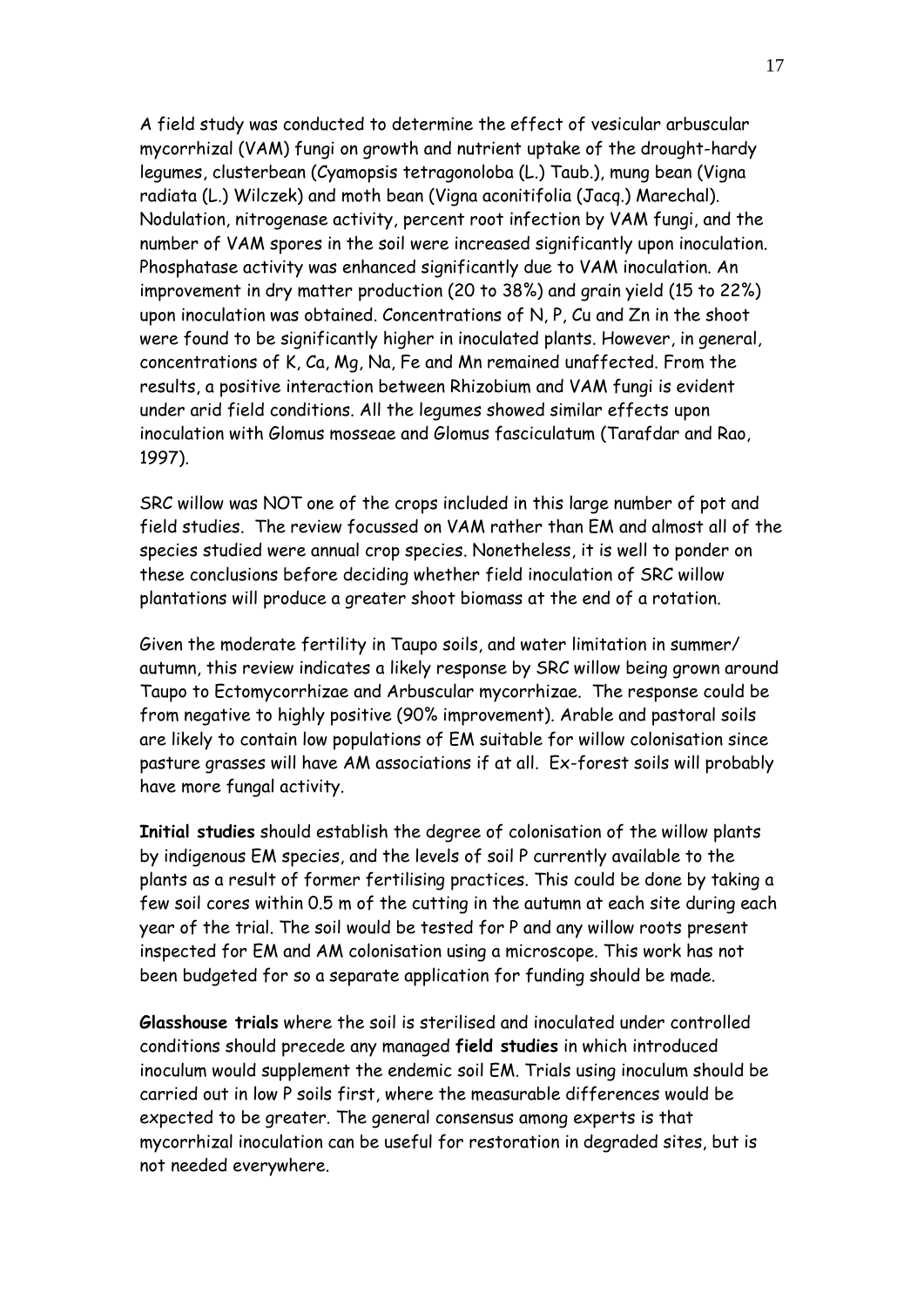## **CITED REFERENCES**

Backhaus, G.F., Haggblom, P. and L.O. Nilsson. 1986. The influence of vesiculararbuscular mycorrhizae on biomass production in willow. Can. J. For. Res. 16: 103- 108.

Baum, C., K. Schmid and F. Makeschin. 2000. Interactive effects of substrates and ectomycorrhizal colonisation on growth of a poplar clone. J. Plant Nutr. Soil Soc. 163: 221-226.

Baum, C. and F. Makeschin. 2000. Effects of nitrogen and phosphorus fertilization on mycorrhizal formation of two poplar clones (Populus trichocarpa and P. tremula x tremuloides). J. Plant Nutr. Soil Soc. 163: 491-497.

Fox, T.R., N.B. Comerford, and W.W. McFee. 1990. Kinetics of phosphorus release from spodosols: Effects of oxalate and formate. Soil Sci. Soc. Am. J. 54:1441-1447.

Garbaye, J. 1994. Helper bacteria: A new dimension to the mycorrhizal symbiosis. New Phytol. 128:197-210.

Haussling, M., and H. Marschner. 1989. Organic and inorganic soil phosphates and acid phosphatase activity in the rhizosphere of 80-year-old Norway spruce [Picea abies (L.) Karst.] trees. Biol. Fertil. Soils 8:128-133.

Johnson, N.C. 1993. Can fertilization of soil select less mutualistic mycorrhizae. Ecol. Appl.3:749-757.

Jones, M.D., Durall, D.M. and P.B.Tinker. 1990. Phosphorus relationships and production of extramatricul hyphae by two types of willow ectomycorrhizas at different soil phosphorus levels. New Phytol. 115: 259-267.

Jones, M.D., Durall, D.M. and P.B.Tinker. 1991. Fluxes of carbon and phosphorus between symbionts in willow ectomycorrhizas and their changes with time. New Phytol. 119: 99-106.

Miller, M.H., T.P. McGonigle, and H.D. Addy. 1995. Functional ecology of vesicular arbuscular mycorrhizas as influenced by phosphate fertilization and tillage in an agricultural ecosystem. Crit. Rev. Biotech. 15:241-255.

Morton, J.B. 1988. Taxonomy of VA mycorrhizal fungi: Classification, nomenclature, and identification. Mycotaxon 32:267-324.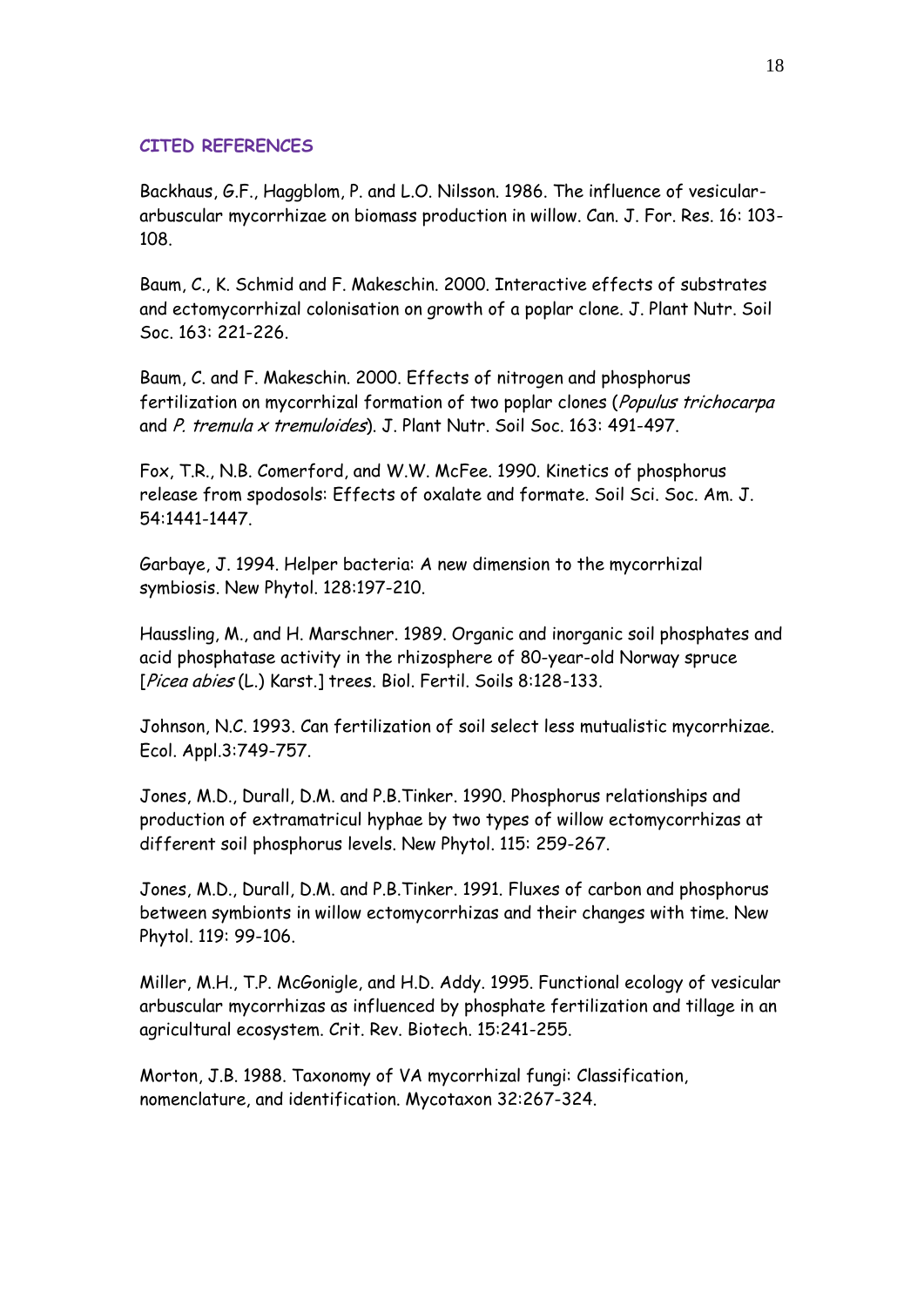Puttsepp, U., A. Rosling and A.F.S. Taylor. 2004. Ectomycorrhizal fungal communities associated with *Salix viminalis* L. and S. dasyclados Wimm. Clones in a short rotation forestry plantation. For. Ecol. Manage. 196: 413-424.

Read, D.J., J.R. Leake, and A.R. Langdale. 1989. The nitrogen nutrition of mycorrhizal fungi and their host plants. p. 181-204. In L. Boddy, R. Marchant and D.J. Read (ed.) Nitrogen, phosphorus and sulfur utilization by fungi. Cambridge University Press, New York

Rousseau, J.V.D., D.M. Sylvia, and A.J. Fox. 1994. Contribution of ectomycorrhiza to the potential nutrient-absorbing surface of pine. New Phytol. 128:639-644.

Sari, N., Ortas, I. and Yetisir, H. 2002. Effects of Mycorrhizae on Plant Growth, Yield and Phosphorus Uptake in Garlic Under Field Conditions. Communications in Soil Science and Plant Analysis 33 (13&14), 2189-2201

Sylvia, D.M. 1989. Nursery inoculation of sea oats with vesicular-arbuscular mycorrhizal fungi and outplanting performance of Florida beaches. J. Coastal Res. 5:747-754.

Sylvia, D.M. 1990. Distribution, structure, and function of external hyphae of vesicular-arbuscular mycorrhizal fungi. p. 144-167. In J.E. Box and L.H. Hammond (ed.) Rhizosphere Dynamics. Westview Press, Boulder, CO.

Sylvia, D.M. 1994. Vesicular-arbuscular mycorrhizal fungi. p. 351-378. In R.W. Weaver et al. (ed.) Methods of soil analysis, Part 2. Microbiological and biochemical properties. Soil Science Society of America, Madison, WI.

Tarafdar, JC and Rao, AV. 1997. Response of arid legumes to VAM fungal inoculation Symbiosis 22(3): 265-274.

Thompson, J.P. 1987. Decline of vesicular-arbuscular mycorrhizae in long fallow disorder of field crops and its expression in phosphorus deficiency of sunflower. Aust. J. Agric. Res. 38:847-867.

Tibbett, M. and F.E. Sanders. 2002. Ectomycorrhizal symbiosis ca enhance plant nutrition through improved access to discrete organic nutrient patches of high resource quality. Annals of Botany 89: 783-789.

Vozzo, J.A. and E. Hacskaylo. 1971. Inoculation of Pinus caribaea with ectomycorrhizal fungi in Puerto Rico. For. Sci. 17:239-245.